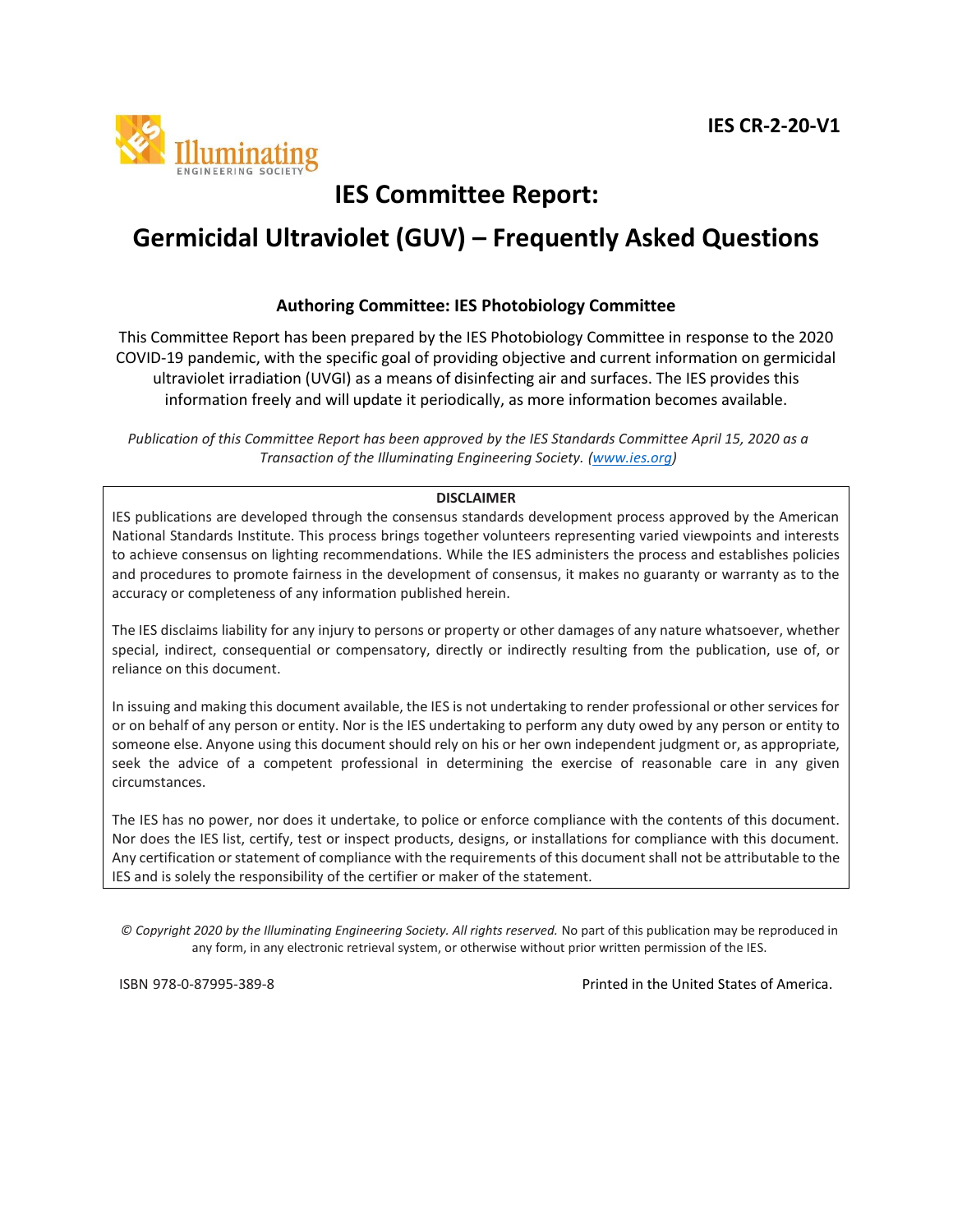# **Contents**

| 1.4 Can UV-C effectively inactivate the SARS-CoV-2 virus, responsible for COVID-19? 5                           |  |
|-----------------------------------------------------------------------------------------------------------------|--|
|                                                                                                                 |  |
|                                                                                                                 |  |
|                                                                                                                 |  |
|                                                                                                                 |  |
|                                                                                                                 |  |
|                                                                                                                 |  |
|                                                                                                                 |  |
|                                                                                                                 |  |
|                                                                                                                 |  |
| 2.6 Can whole-room UV-C effectively inactivate the SARS-CoV-2 virus responsible for COVID-19?7                  |  |
|                                                                                                                 |  |
| 2.8 How do research scientists determine efficacy for killing or deactivation of different microorganisms and   |  |
|                                                                                                                 |  |
|                                                                                                                 |  |
| 3.2 Why is upper-room GUV more effective than UV in ventilation ducts or in room air cleaners?8                 |  |
|                                                                                                                 |  |
| 3.4 If the room has glass that permits vision into the room and a view of the UV fixtures, does that glass need |  |
|                                                                                                                 |  |
|                                                                                                                 |  |
|                                                                                                                 |  |
|                                                                                                                 |  |
|                                                                                                                 |  |
|                                                                                                                 |  |
|                                                                                                                 |  |
|                                                                                                                 |  |
|                                                                                                                 |  |
|                                                                                                                 |  |
|                                                                                                                 |  |
|                                                                                                                 |  |
|                                                                                                                 |  |
|                                                                                                                 |  |
|                                                                                                                 |  |
|                                                                                                                 |  |
| 7.1 How much UV "light" is required, and how long does the process take, to disinfect a volume of air or a      |  |
|                                                                                                                 |  |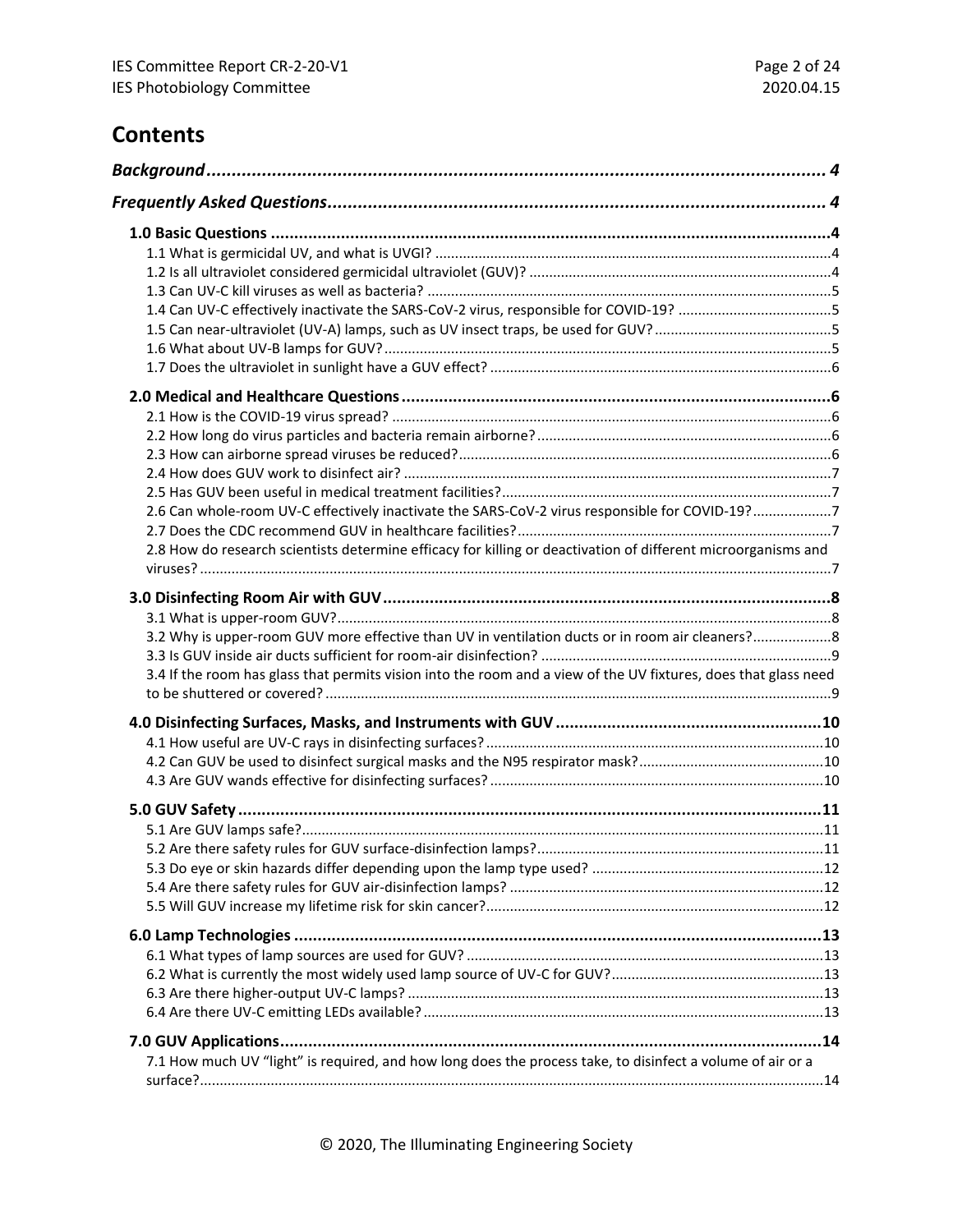| 7.2 How can I measure the light to make sure I'm getting the appropriate amount to get effective |  |
|--------------------------------------------------------------------------------------------------|--|
|                                                                                                  |  |
|                                                                                                  |  |
|                                                                                                  |  |
|                                                                                                  |  |
|                                                                                                  |  |
|                                                                                                  |  |
|                                                                                                  |  |
|                                                                                                  |  |
| 7.10 What is the most appropriate GUV system for my application and environment? 16              |  |
|                                                                                                  |  |
|                                                                                                  |  |
|                                                                                                  |  |
|                                                                                                  |  |
|                                                                                                  |  |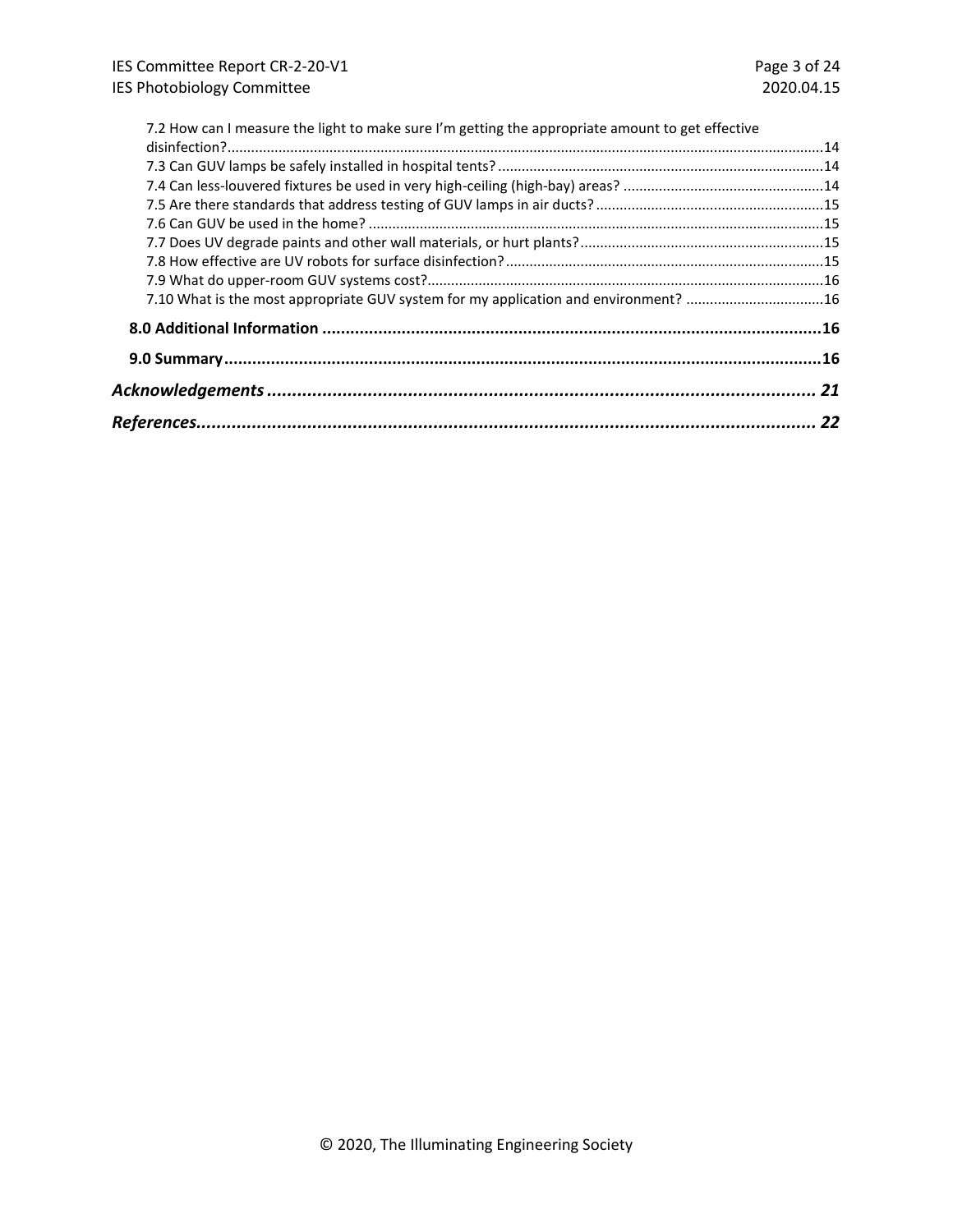# <span id="page-3-0"></span>**BACKGROUND**

The 2014 outbreak of the Ebola virus and the recent spread of the novel coronavirus disease 2019 (COVID-19) have renewed interest in germicidal ultraviolet (GUV) lamps for disinfection. UV radiant energy was first used for disinfecting surfaces in 1877, $^{1,2}$  for water in 1910, $^3$  and for air in 1935. $^4$  GUV's use in recent decades has been largely limited in the U.S. to water treatment facilities and hidden (shielded) in heating and air-conditioning ductwork, or used in biological laboratories. GUV is being used in many countries to control airborne transmission of tuberculosis (TB). In addition, some U.S. healthcare facilities are now using autonomous mobile units ("robots") to add enhanced hygiene to patient rooms in order to reduce hospital acquired infections. More-widespread use of GUV is often limited by safety concerns, but these are manageable and minor compared to potential infection prevention. Most of the public are not aware of its unique value in disinfection of air and contaminated surfaces. The frequently asked questions (FAQs) about GUV addressed in this document fall into these categories:

- 1. Basic questions
- 2. Medical and healthcare
- 3. Disinfecting room air with GUV
- 4. Disinfecting surfaces, masks, and instruments
- 5. GUV safety
- 6. Lamp technologies
- <span id="page-3-1"></span>7. GUV applications

# **FREQUENTLY ASKED QUESTIONS**

# <span id="page-3-2"></span>**1.0 Basic Questions**

### <span id="page-3-3"></span>**1.1 What is germicidal UV, and what is UVGI?**

Germicidal UV (GUV) refers to using ultraviolet radiant energy to inactivate bacteria, mold spores, fungi or viruses. When the process is applied in a given location, it has generally been referred to as ultraviolet germicidal irradiation (UVGI). Because of the public's concern about *ionizing* radiation (e.g., X-rays and gamma rays), the term *GUV* avoids needless concerns about a link with that type of radiation. Another non-technical term is *germicidal light,* although "light" is technically only visible radiation.

### <span id="page-3-4"></span>**1.2 Is all ultraviolet considered germicidal ultraviolet (GUV)?**

No. *Germicidal ultraviolet* (GUV) – refers to short-wavelength ultraviolet "light" (radiant energy) that has been shown to kill bacteria and spores and to inactivate viruses. Wavelengths in the photobiological ultraviolet spectral band known as the "UV-C," from 200 to 280 nanometers (nm), have been shown to be the most effective for disinfection, although longer, less energetic UV can also disinfect if applied in much greater doses. UV-C wavelengths comprise photons (particles of light) that are the most energetic in the optical spectrum (comprising UV, visible, and infrared) and therefore are the most photochemically active. (See **Figure 1**.)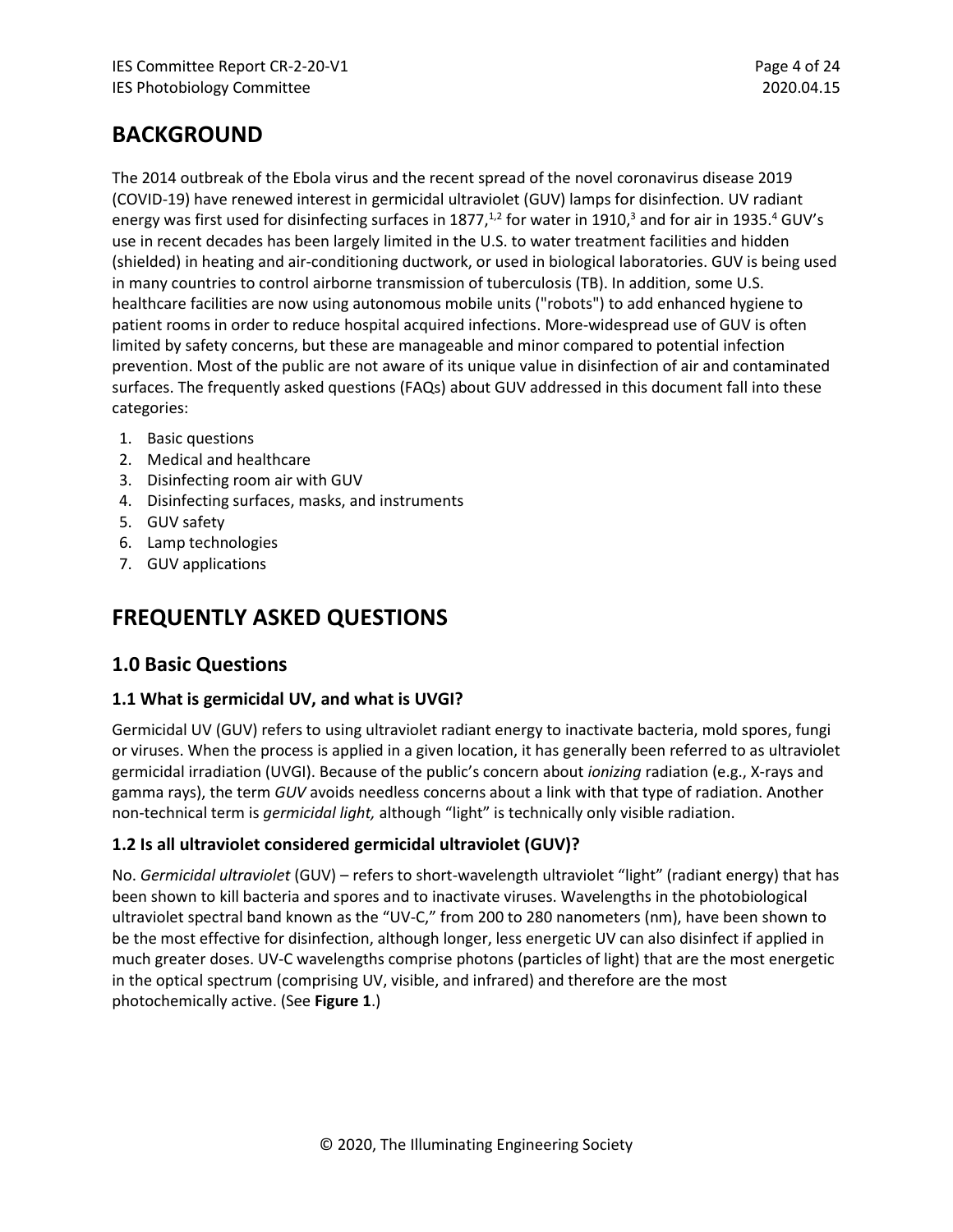

**Figure 1-1. The ultraviolet portion of the electromagnetic spectrum.**

## <span id="page-4-0"></span>**1.3 Can UV-C kill viruses as well as bacteria?**

Yes, UV-C kills living bacteria, but viruses are technically not living organisms; thus, we should correctly say "inactivate viruses." Individual, energetic UV-C photons photochemically interact with the RNA and DNA molecules in a virus or bacterium to render these microbes non-infectious. This all happens on the microscopic level. Viruses are less than one micrometer ( $\mu$ m, one-millionth of a meter) in size, and bacteria are typically 0.5 to 5  $\mu$ m.

# <span id="page-4-1"></span>**1.4 Can UV-C effectively inactivate the SARS-CoV-2 virus, responsible for COVID-19?**

Yes, if the virus is directly illuminated by UV-C at the effective dose level. UV-C can play an effective role with other methods of disinfection, but it is essential that individuals be protected to prevent UV hazards to the eyes and skin as elaborated in **Section 4**. UV-C should not be used to disinfect the hands!

### <span id="page-4-2"></span>**1.5 Can near-ultraviolet (UV-A) lamps, such as UV insect traps, be used for GUV?**

No. UV-A and longer (visible) wavelengths do not have germicidally effective emission wavelengths to inactivate viruses. Their relative disinfection capability is very minimal on the order of 1,000 times less effective in terms of fluence rate than the low-pressure mercury germicidal lamp. There have been only very special applications of wavelengths in the UV-A and violet (e.g., 405 nm), which require very high doses not practical in an occupied environment and were not recommended for viral sterilization. The trace amount of UV-B that is emitted from some white-light fluorescent lamps probably has similar efficacy.

Light-emitting diodes (LEDs) have been available for some time in the UV-A region. The advantage of UV-A or visible-light LEDs would be that they can easily be incorporated into LED-based luminaires, and there might be no need for protective gear. However, the efficacy of violet or UV-A energy that is not harmful to the skin or eyes is minimal.

### <span id="page-4-3"></span>**1.6 What about UV-B lamps for GUV?**

UV-B (280 to 315 nm), particularly the shorter wavelengths near 300 nm and below, can be relatively effective as a germicidal source, but in accidental exposures there is a significantly higher risk for severe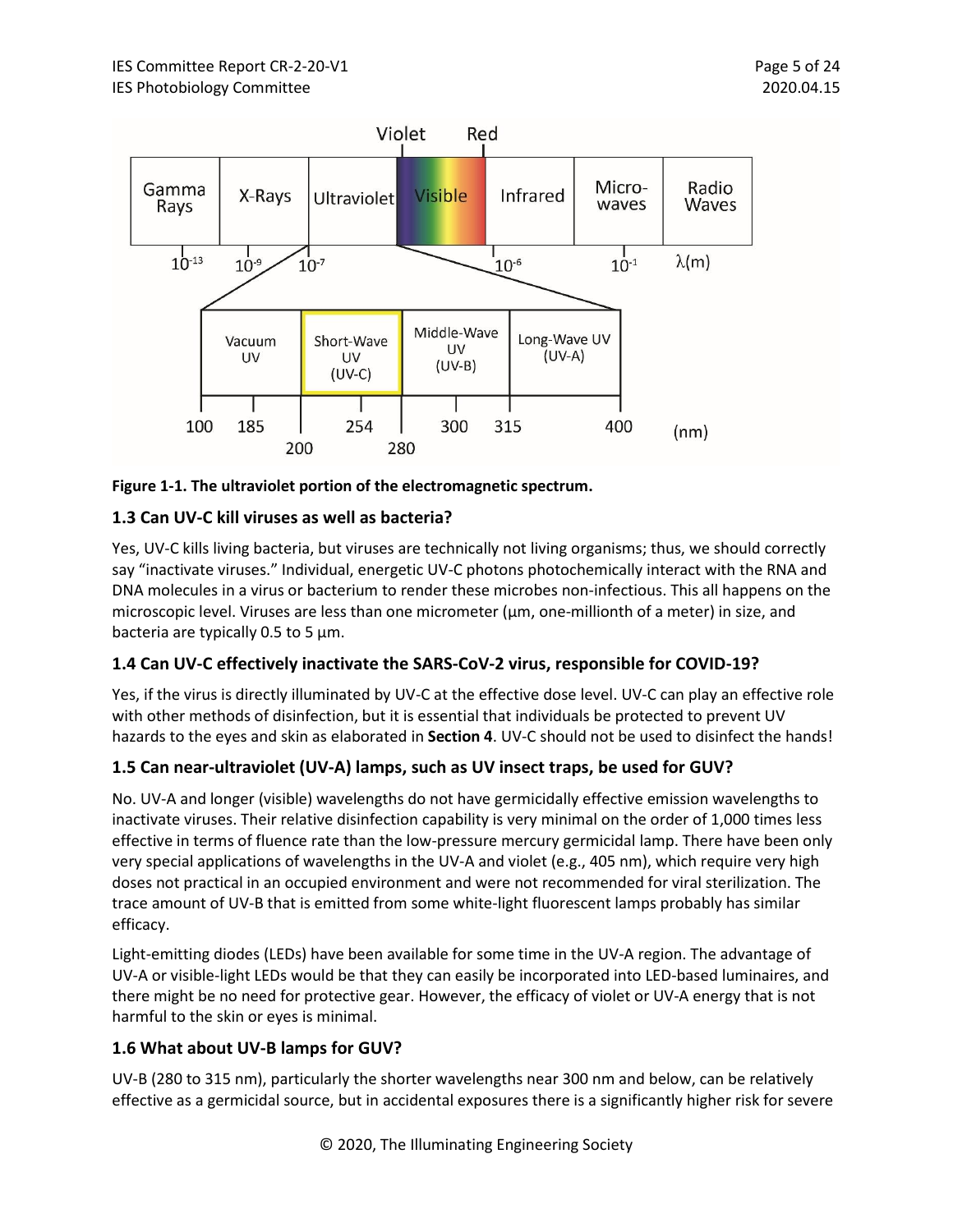sunburn and even delayed effects for both skin and eyes, because UV-B penetrates the skin more deeply.

### <span id="page-5-0"></span>**1.7 Does the ultraviolet in sunlight have a GUV effect?**

Yes, particularly in the late spring and early summer when the sun is high in the sky and the UV index is high. At a UV Index of 10, the duration to achieve at least a three-log kill of bacteria (99.9% killed) is estimated as less than one hour.<sup>5</sup>

# <span id="page-5-1"></span>**2.0 Medical and Healthcare Questions**

### <span id="page-5-2"></span>**2.1 How is the COVID-19 virus spread?**

The official position of the World Health Organization (WHO) is that this virus is spread by contact with large respiratory droplets, directly or indirectly by touching contaminated surfaces and then touching the eyes, nose, or mouth. However, research is underway to determine the degree of airborne spread meaning virus in particles so small that they remain suspended in air. Such aerosol results from the evaporation of larger respiratory particles generated by coughs, sneezes, ordinary speech, singing, and possibly by faulty plumbing systems, as occurred with the severe acute respiratory syndrome (SARS) virus. How much of the virus responsible for COVID-19 is spread by the airborne route is not clear, but recommendations for healthcare workers to use fitted respirators, not surgical masks, reveal official concern for airborne transmission. The possibility that inhaled virus may result in more-severe lung damage than acquisition by other routes—for example, via the mouth, nose, or eye—is currently being investigated.

### <span id="page-5-3"></span>**2.2 How long do virus particles and bacteria remain airborne?**

This is important, but difficult to answer in a simple fashion and it depends on how the microbes were made airborne, e.g., from a sneeze or cough, or by being blown up from surfaces or dusted off clothes. The smallest particles (1- to 5-µm droplet nuclei) can remain airborne much longer than cough droplets—for many minutes or even hours.

### <span id="page-5-4"></span>**2.3 How can airborne spread viruses be reduced?**

Diagnosis of infectious cases and their isolation is a critical intervention, but transmission from asymptomatic persons is believed to play an important role in community transmission. In the U.S., the Centers for Disease Control and Prevention (CDC) has recommended that everyone wear non-medical face covers to reduce spread by respiratory droplets, both large and small. Heathcare workers should wear well fitted respirators designed to exclude airborne particles, in addition to following all contact precautions. For the airborne component, ventilation, social distancing, and other means of air disinfection are expected to have a role. Natural ventilation outdoors and in homes can be highly effective where conditions are optimal in terms of airflow and temperature. Mechanical ventilation can be effective, but 6 to 12 air changes per hour (ACH) are recommended in general for air disinfection or dilution.

Upper-room GUV air disinfection is a primary means of safe and highly effective air disinfection, provided it is planned, installed, commissioned, and maintained according to current international standards. A knowledgeable consultant is recommended. Room air cleaners, disinfecting air through HEPA filters, in-duct UV lamps, or other methods seem attractive, but their clean-air delivery rate when converted to room ACH is often trivial—no more than 1 or 2 added ACH. GUV in-duct air disinfection is a secondary approach to treating any recirculated air.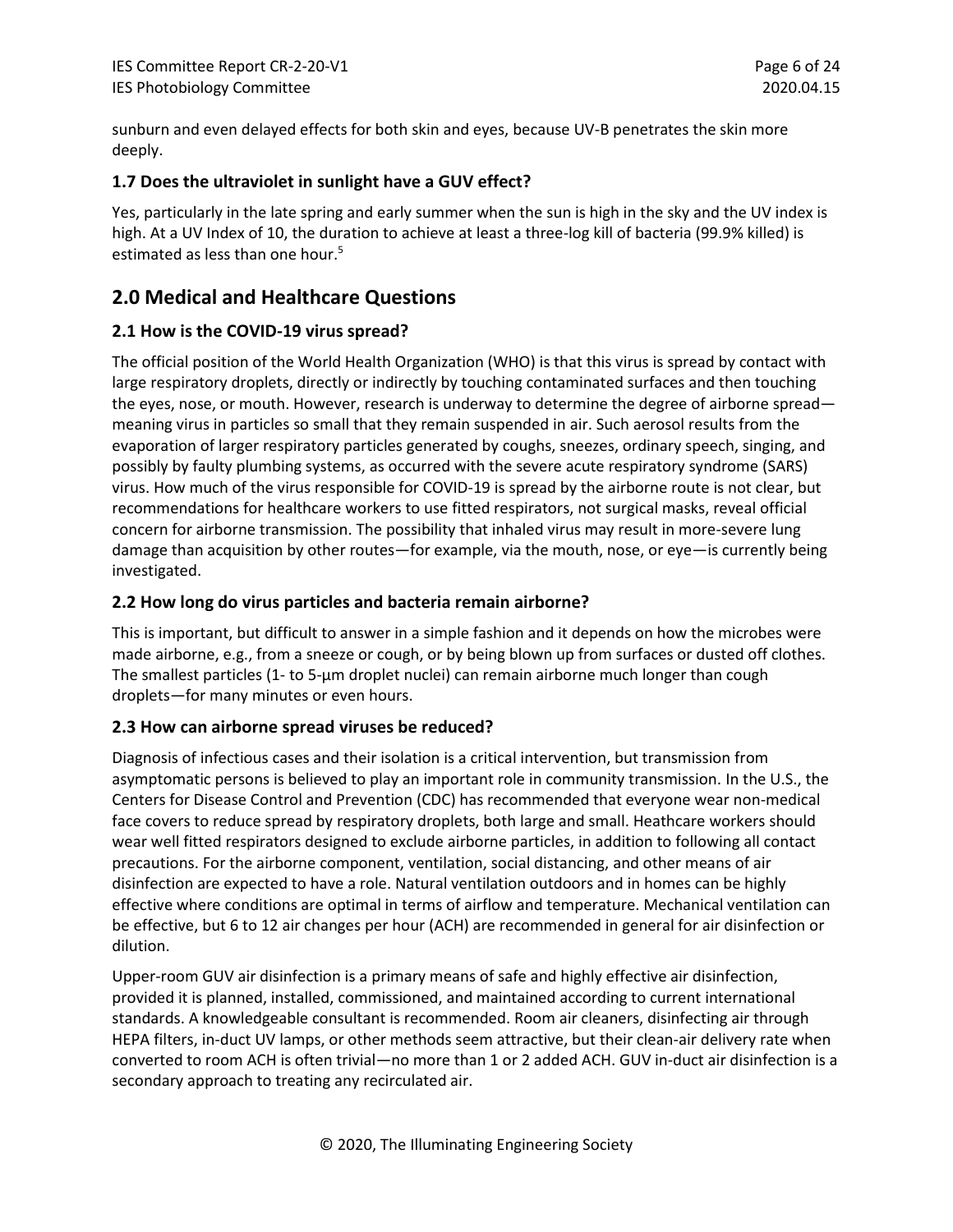### <span id="page-6-0"></span>**2.4 How does GUV work to disinfect air?**

Commonly used GUV lamps generate predominantly 254-nm UV radiant energy, which is close to the peak germicidal wavelengths of 265 to 270 nm – both in the UV-C range, compared to the longerwavelength ultraviolet (UV-A and UV-B) in sunlight. GUV radiant energy damages nucleic acids (DNA and RNA) by causing mutations that prevent replication, thus leading to the death of virtually all bacteria and inactivation of all viruses--both DNA and RNA types. Bacteria and viruses vary somewhat in UV susceptibility, with environmental organisms, fungal spores, and mycobacteria being relatively harder to kill than more rapidly replicating and non-environmental microbes and most bacteria. But even fungi are effectively killed with high-dose UV, which is used, for example, to treat fungal contamination of air conditioning systems. GUV can be most effectively used to disinfect air in the upper room where ceiling height permits, but can also be used in ventilation ducts and room air cleaners, as noted. As explained below, *upper-room GUV* is considered the most effective application for room air disinfection, where feasible.

### <span id="page-6-1"></span>**2.5 Has GUV been useful in medical treatment facilities?**

Yes. Some hospitals have used portable GUV fixtures to disinfect air and surfaces in unoccupied, locked rooms as a supplemental control measure to reduce the spread of healthcare associated infections.<sup>6</sup> However, well controlled studies of efficacy are very difficult to conduct and therefore lacking. Medical treatment facilities are using GUV in three primary ways: 1) upper-room GUV fixtures with air mixing, for controlling airborne pathogens in an occupied space; 2) mobile GUV units, to disinfect high-touch surfaces; and 3) GUV in HVAC air handling units, to treat recirculated air and to reduce mold growth on cooling coils. Autonomous ("robot") systems have been used in some U.S. hospitals and were used in the People's Republic of China in response to COVID-19.<sup>7</sup> In fighting a war, which this is seen to be, a single weapon is never used; rather, multiple weapons in the armamentarium are exploited. $8$  There is no reason not to make full use of GUV with appropriate precautions in this "war" against COVID-19.

## <span id="page-6-2"></span>**2.6 Can whole-room UV-C effectively inactivate the SARS-CoV-2 virus responsible for COVID-19?**

While UV-C could be a secondary infection control measure for disinfecting potential germ-carrying deposits on accessible (not-shadowed) surfaces, its great value would be in disinfecting air in areas where this may be a concern (e.g., intensive care wards, hospital intake facilities [or tents]). Upper-air GUV is the safest, most effective application of UV-C. In special locations, where viral transmission is highly likely, whole-room UVGI (from suspended fixtures directing UV-C downward) could be applied, provided strict precautions can be followed. It is critical that any persons remaining in the space being disinfected from overhead and side UV-C lamps wear protective clothing and eye protection, or exposure to harmful UV will occur. Whole-room GUV has been safely applied in unoccupied rooms where entry is forbidden during the UVGI.

### <span id="page-6-3"></span>**2.7 Does the CDC recommend GUV in healthcare facilities?**

In the U.S., the Centers for Disease Control and Prevention (CDC) has provided guidelines for the use of UVGI lamps in upper rooms and air handling units (AHUs) as a supplemental control measure for air disinfection. 9,10,11

# <span id="page-6-4"></span>**2.8 How do research scientists determine efficacy for killing or deactivation of different microorganisms and viruses?**

The most fundamental concept in photobiology is the action spectrum (or relative response) for a given effect. Although there is a standardized germicidal action spectrum in the IES Handbook,<sup>12</sup> it was based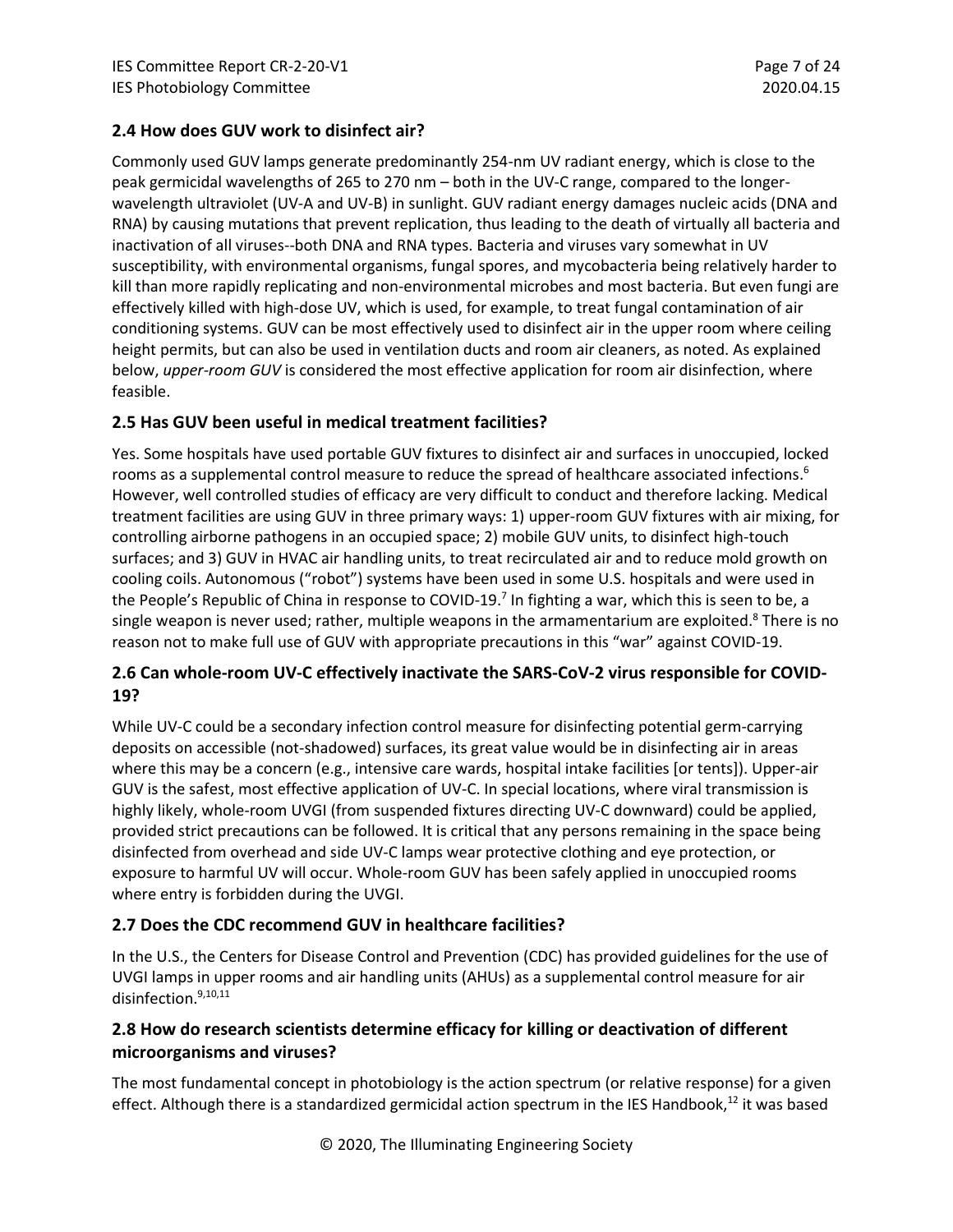on inactivation of *E. coli* bacteria, and action spectra for spores, other bacteria, and different viruses can vary. This standardized action spectrum extends from 235 nm to 313 nm and peaks at approximately 265 nm. A wavelength of 254 nm has a relative efficacy of 0.85; by contrast, 313 nm in the UV-B has a relative efficacy of only 0.01.

Germicidal effectiveness is proportional to the exposure dose (radiant exposure, typically in millijoules\* per square centimeter, mJ/cm<sup>2</sup>, or joules per square meter, J/m<sup>2</sup>), which is the product of the dose-rate (irradiance, typically in mW/cm<sup>2</sup> or W/m<sup>2</sup>) and time (from 1  $\mu$ s to several hours). A nonlinear relationship exists between UV exposure and germicidal efficacy. For example, if a certain UV exposure kills 90% of a bacterial population (frequently referred to as "one-log kill"), doubling the exposure time or intensity can kill only 90% of the residual 10%, for an overall germicidal efficacy of 99% ("two-log kill"). Likewise, a 50% decrease in dose or exposure time decreases germicidal efficacy only from 99% to 90%.

Humidity can reduce the effectiveness of germicidal UV radiation. There is a reference dose to attain a survival of 37%; however, in practice a GUV dose of interest is 3 or 4 log-kills, corresponding to 99.9% or 99.99% inactivation, respectively. To be effective in practice, achieving two log-kills (99% inactivation) is frequently accepted.

# <span id="page-7-0"></span>**3.0 Disinfecting Room Air with GUV**

## <span id="page-7-1"></span>**3.1 What is upper-room GUV?**

Upper-room GUV is a safe means of air disinfection that is possible in rooms with high ceilings. In this method, specially designed and installed UV-C fixtures that irradiate only the air above 2.1 meters (7 feet) constantly disinfect the upper air volume. This is most effective when there is constantly mixed air by fans and HVAC ventilation, but even without strong ventilation or fans, air constantly mixes by movements and normal convective currents.

# <span id="page-7-2"></span>**3.2 Why is upper-room GUV more effective than UV in ventilation ducts or in room air cleaners?**

Upper-room GUV (see **Figure 3-1**) disinfects large volumes of room air (above occupants' heads) at once, resulting in high "equivalent" air changes per hour (ACH) in terms of air disinfection only—GUV does not dilute odors or  $CO<sub>2</sub>$ , the main functions of building ventilation. Odor control and  $CO<sub>2</sub>$  removal are accomplished by relatively low levels of ventilation (1 to 2 ACH), but air disinfection requires much higher rates of ventilation (6 to 12 ACH), or the equivalent produced by upper-room GUV. Two hospital controlled studies<sup>13,14</sup> have shown upper-room GUV to be about 80% effective against tuberculosis (TB) spread. Even when GUV is confined to the upper room, good air mixing (ideally with low-velocity ceiling fans but easily accomplished by other types of forced-air ventilation) results in very high equivalent ACH in the lower, occupied space—estimated to be an additional 24 ACH in a South African study.<sup>13</sup>

<sup>\*</sup> One joule is equal to one watt times one second. (Or, 1 W = 1 J/s) A millijoule is one-thousandth of a joule.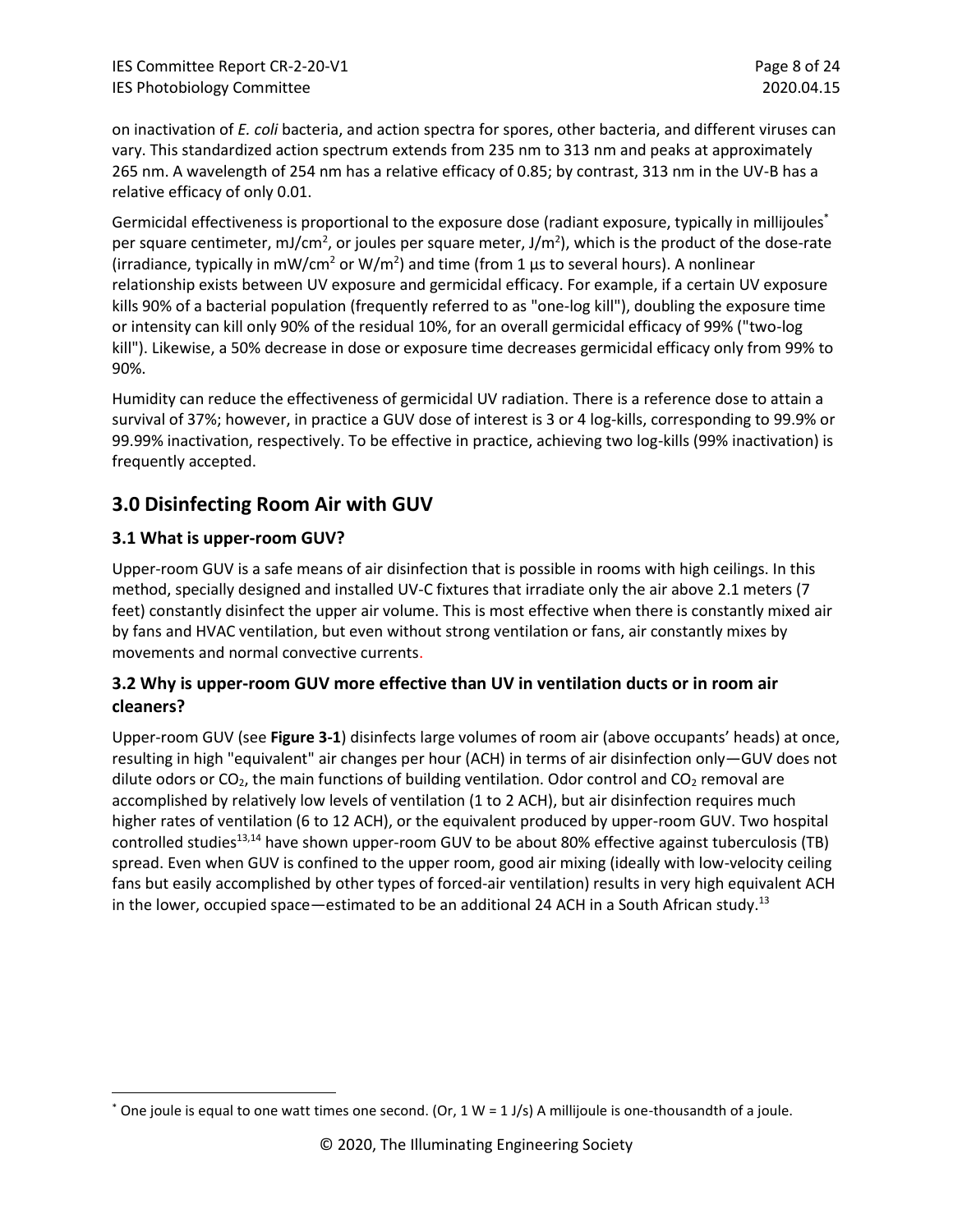

### **Figure 3-1. Upper-air GUV installation.**

### <span id="page-8-0"></span>**3.3 Is GUV inside air ducts sufficient for room-air disinfection?**

When UV is used in ducts, although it ensures that recirculated air does not have viable pathogens, it unfortunately does relatively little to prevent person-to-person transmission in a room where both an infectious source and other susceptible persons share the same air. For effective interruption of transmission, air disinfection has to occur in the same room where transmission is occurring. Portable air cleaners can be placed in rooms where there is a risk of transmission, but moving large volumes of air through any device is difficult, limited by the clean-air delivery rate of the portable air cleaner. Often when the clean air delivery rate is converted to equivalent ACH, the result is a disappointing 1 to 2 ACH, far too little to effectively prevent transmission. A large air cleaner in a small room may be effective, but for larger rooms, air cleaners are simply an impractical approach to high levels of air disinfection, compared to upper-room GUV. Air cleaners may have value in a confined space where GUV is desired.

### <span id="page-8-1"></span>**3.4 If the room has glass that permits vision into the room and a view of the UV fixtures, does that glass need to be shuttered or covered?**

No, not for safety if they are normal 254-nm UV-C lamps. Glass windows block potentially hazardous UV-B and UV-C transmission. Glass windows should be covered if pulsed xenon lamps are in use. Note: There is certainly no reason for concern with upper-air installations, since potentially hazardous UV-C does not reach the lower room.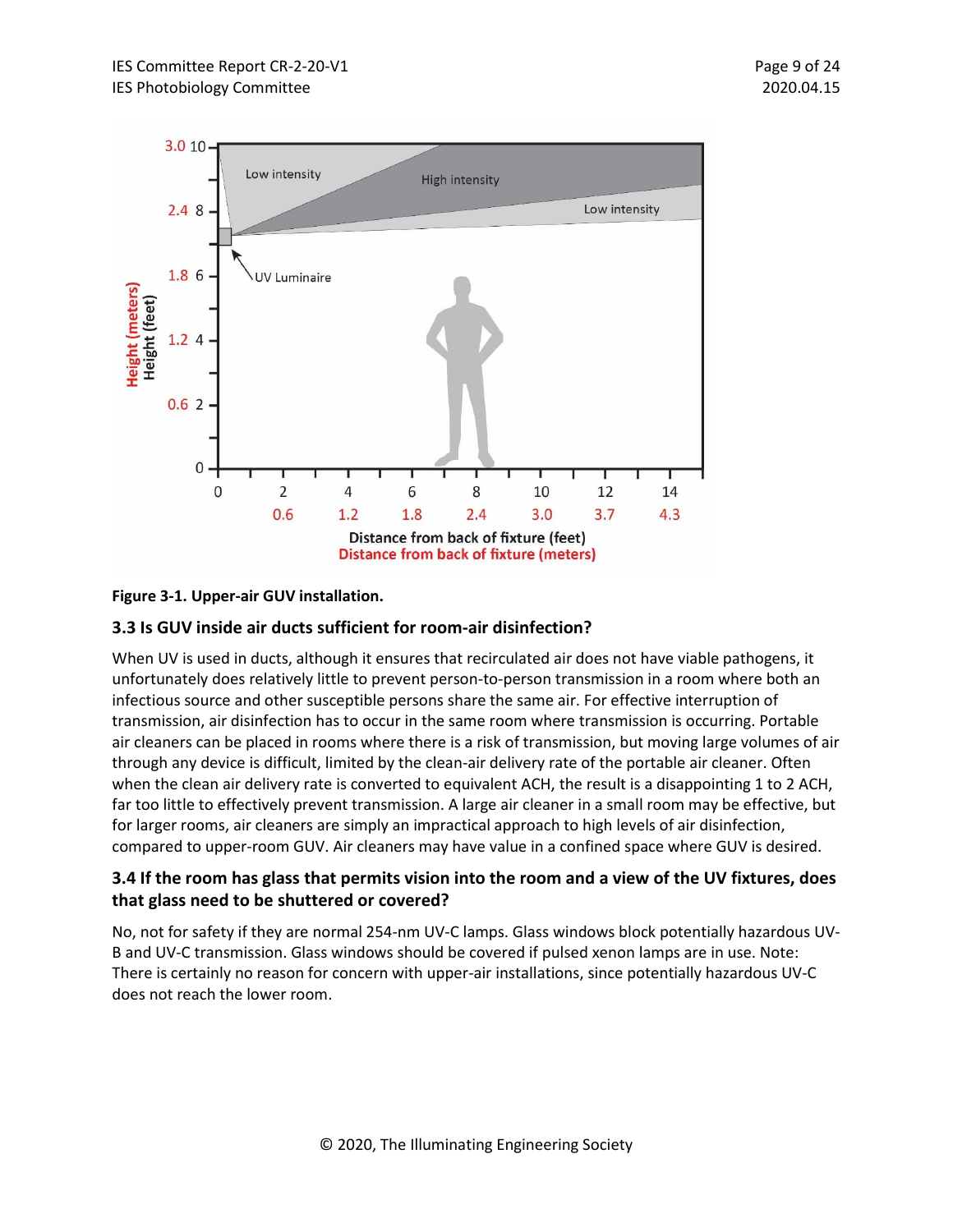# <span id="page-9-0"></span>**4.0 Disinfecting Surfaces, Masks, and Instruments with GUV**

### <span id="page-9-1"></span>**4.1 How useful are UV-C rays in disinfecting surfaces?**

While UVGI (UV-C in the appropriate range; see **Section 1**) is an excellent surface disinfectant, it does not penetrate surfaces and cannot disinfect soiled surfaces. The inability of the UV radiant energy to reach shadowed recesses of surfaces or to penetrate coverings like dust and other matter may negatively affect disinfection. For these reasons, UVGI is typically used as a supplemental control measure for disinfection. A 2005 published study concluded that UVGI lamps could have some effect on the spread of infectious respiratory diseases, but there was inadequate evidence to support recommending its wide use.<sup>8</sup> The CDC recognizes that UVGI has several potential applications but also has limitations and possible safety issues.<sup>9,10,11</sup>

## <span id="page-9-2"></span>**4.2 Can GUV be used to disinfect surgical masks and the N95 respirator mask?**

Hydrogen peroxide  $(H_2O_2)$ -vapor disinfection has been the most recommended method now in use. However, if this is not available, studies by several laboratories have shown surprisingly effective UV disinfection despite the fact that UV photons will not have a straight-line pass through all the porous filter structure. Therefore, forward-scattered photons have to penetrate the mask, and substantial doses are required.<sup>15</sup> This should only be attempted within a light-tight enclosure. In the U.S., NIOSH and the FDA have issued temporary guidance on this important subject. $^{11,16}$ 

# <span id="page-9-3"></span>**4.3 Are GUV wands effective for disinfecting surfaces?**

Hand-held, compact GUV products (see **Figure 4-1**) have been marketed for more than a decade for disinfecting small objects such as cell phones. Most of these emit less than 2 mW·cm-2 of 254-nm UV-C at contact, meaning that the wand has to be held to the surface for several seconds for an effective multi-log unit disinfection. Waving it over an object such as a postcard for one second will not provide reliable disinfection. These products typically employ a safety switch that senses when the emission is not directed downward (away from the eyes) and shuts off if turned upward. Even if safely used, these might provide a false impression of effective disinfection.



**Figure 4-1. Small UV-C mercury lamps and 270-nm LEDs used in hand-held wands are available on the internet (middle and bottom). Small air-space disinfectant units (top) are also sold.** (Image courtesy of David Sliney)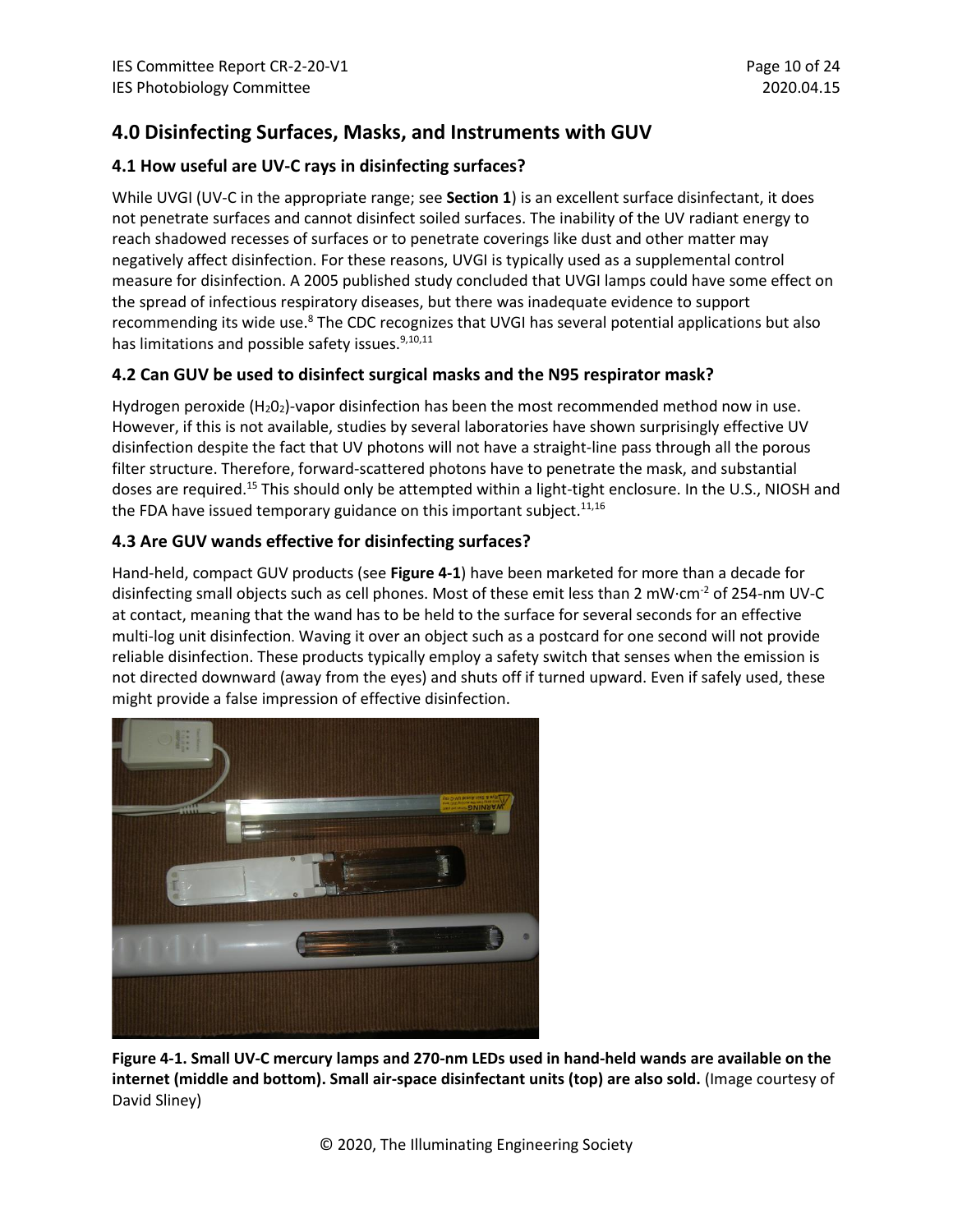# <span id="page-10-0"></span>**5.0 GUV Safety**

### <span id="page-10-1"></span>**5.1 Are GUV lamps safe?**

UVGI lamp emissions can pose a workplace safety and health hazard to the eyes and skin if the lamps are improperly used or installed. However, these lamps can be used safely if workers are informed regarding the hazards and follow appropriate precautions. Upper-room GUV has been safely used for preventing airborne transmission for at least 70 years. A great deal is known about the human exposure limits of 254-nm UV (UV-C) irradiation. Compared to the UV-A and UV-B in sunlight, UV-C is almost entirely absorbed by the outer dead layer (stratum corneum) and outer skin (outer epidermis), with very limited penetration to the deeper cellular layers of skin where new cells are constantly created. For comparison, the current daily safety limit of 254-nm UV-C for 8 hours is 6.0 mJ/cm<sup>2</sup>, whereas less than ten minutes of summer sun exposure at a UV Index of 10 can deliver the equivalent limiting daily safety dose<sup>17</sup> because of its much more-penetrating UV-A and UV-B. A study of continuous monitoring of healthcare workers and patients in an upper-air GUV installation recorded no more than 1/3 of the 8 hour dose. Because it has no outer dead protective layer, the human eye is the organ most susceptible to sunlight and upper-room GUV. Exceeding the threshold level value (TLV) in the lower room will result in painful irritation of the cornea similar to overexposure on a sunny day, especially from sun reflected from water or snow. The damage is painful but transitory, with corneal shedding and replacement in a day or two. When the UV-C source is overhead, the eyes receive very little exposure during normal activities; this is demonstrated in sunlight when the sun is overhead—there is hazardous exposure of the skin but not the eyes. There are no known long-term consequences from an accidental UV-C overexposure.<sup>18</sup> Most eye injuries result from workers on ladders cleaning fixtures or working in the upper room without first turning off the fixtures.<sup>19</sup> For this reason, only trained maintenance workers should be working in the upper room or replacing in-duct lamps. Eye injuries have resulted from insufficient training or improper installation—e.g., workers mistakenly installing an upper-room UVGI fixture upside-down after bulb replacement. 20

### <span id="page-10-2"></span>**5.2 Are there safety rules for GUV surface-disinfection lamps?**

To ensure the safe use of UVGI lamps for *surface* disinfection, follow these guidelines:

- *All lamps.* Workers should place temporary warning signs at access points to the area being disinfected. They should either vacate the area during disinfection or place opaque barriers between the UVGI lamp and room occupants. If these areas are required to be occupied during disinfection and exposures cannot be avoided (e.g., if using a handheld disinfecting UVGI "wand"), then personal protective equipment (PPE) should be used.
- *Low- and medium-pressure mercury lamps, UVGI LEDs, and far UV-C lamps.* Workers should wear plastic or glass face shields to protect the eyes and face, nitrile gloves or work gloves to protect the hands, and full-coverage clothing with tightly woven fabrics to protect all other exposed skin.
- *Pulsed xenon arc lamps.* Workers should wear welding or cutting goggles to protect the eyes, nitrile gloves or work gloves to protect the hands, and full-coverage clothing with tightly woven fabrics to protect all other exposed skin.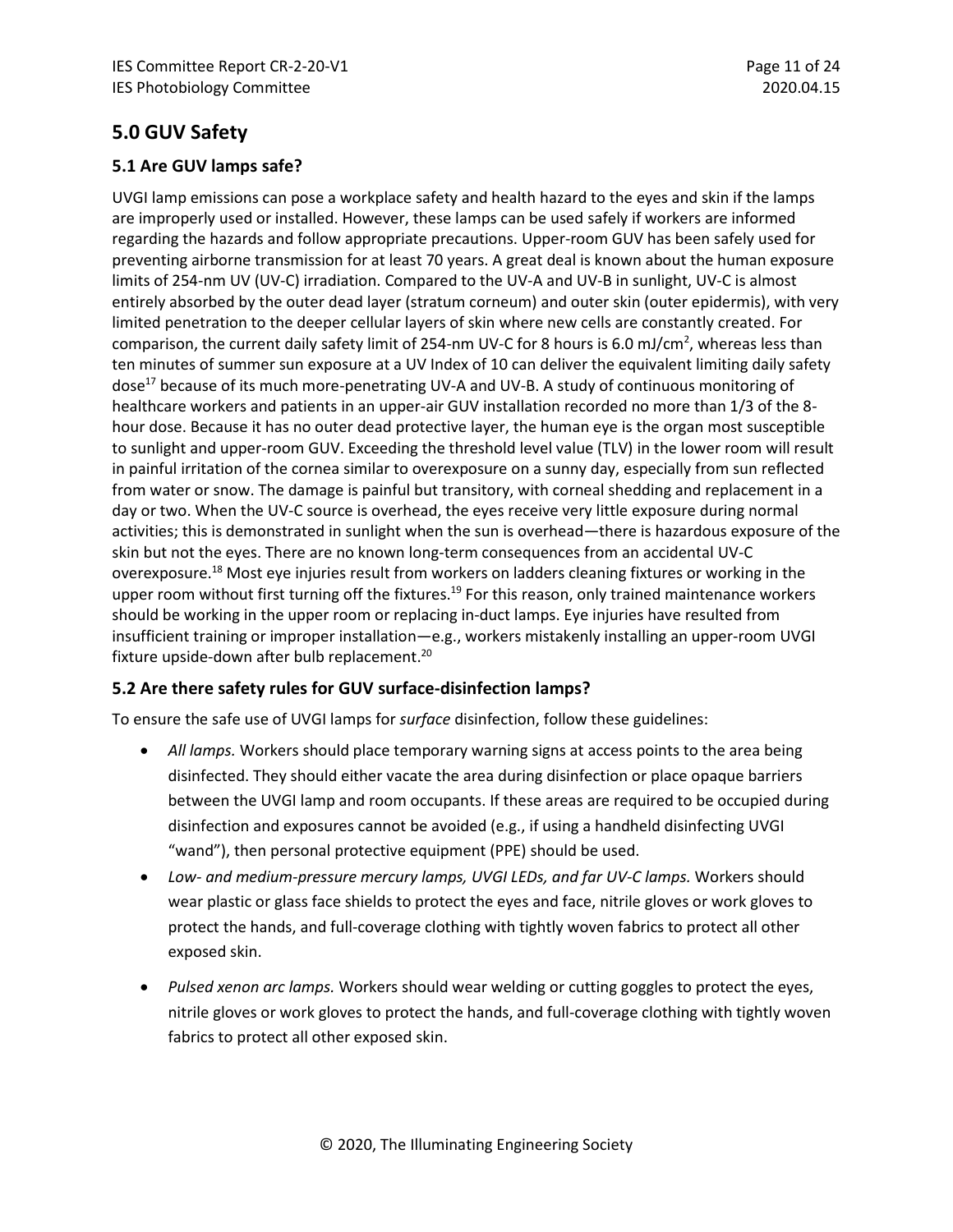### <span id="page-11-0"></span>**5.3 Do eye or skin hazards differ depending upon the lamp type used?**

Low- and medium-pressure mercury UVGI lamps emit UV energy that poses a hazard to the cornea and skin. Some UVGI LED devices emit near 270 nm, which poses a hazard to the cornea and skin. "Far UV-C" lamps that emit around 222 nm can pose a hazard to the cornea, and recent studies have been inconsistent regarding whether far UV-C lamps pose a significant skin hazard.<sup>22,23</sup> Differences may be the result of different glass envelopes allowing some longer-wavelength radiant-energy transmission.

Pulsed xenon arc UVGI lamps emit UV and visible radiant energy that poses a hazard to the retina, cornea, and skin. Some pulsed xenon arc lamps are filtered so that only the UV energy for disinfection is emitted. Xenon arc lamps can also pose additional safety hazards if they are not maintained properly. These GUV lamps are generally used only in industry, to sterilize food and pharmaceutical containers, for example, but also have been used in GUV robots for hospital room disinfection. Maintenance and service should only be performed by authorized persons.

### <span id="page-11-1"></span>**5.4 Are there safety rules for GUV air-disinfection lamps?**

To ensure the safe use of UVGI lamps for air disinfection, follow these guidelines:

- *All lamps.* Workers should place warning signs near upper-room UVGI lamps and on AHU access panels where internal UVGI lamps are installed. Activation switches should be clearly labeled and protected with switch guards to prevent accidental activation by unauthorized personnel. If exposures cannot be avoided, workers should wear plastic or glass face shields to protect the eyes and face, nitrile gloves or work gloves to protect the hands, and full-coverage clothing with tightly woven fabrics to protect all other exposed skin.
- *Upper-room UVGI lamps.* Proper installation is critical to ensure the safe use of these lamps. It is important that ceiling reflectance at the UV-C wavelength be studied before installing in a new location, since down-welling UV-C could be increased. Regular work activity should not resume in rooms with upper-room UVGI lamps unless qualified measurements have confirmed that the potential radiant exposures in the lower room are within the 8-hour exposure limits specified by the ACGIH.<sup>17</sup> Except in very large rooms, the emitting lamps should not be visible to occupants in the lower room.
- *AHUs with internal UVGI lamps.* Access panels for AHUs with internal UVGI lamps should be interlocked with automatic shutoff switches to prevent accidental exposure to UV radiant energy. An inspection window that blocks germicidal UV energy (e.g., plastic or glass) should be installed to allow workers to see whether the UVGI lamp inside the AHU is operating.

### <span id="page-11-2"></span>**5.5 Will GUV increase my lifetime risk for skin cancer?**

UV-C penetrates only the superficial layers of the skin and eye, with the shortest wavelengths hardly penetrating at all to living cells (epidermis), so only a very mild, transitory "sunburn" (erythema) occurs from accidental over-exposure of skin areas. Even though GUV lamps can pose a theoretical delayed hazard, incidental UV exposures in the workplace would not significantly increase one's lifetime risk for cataract or skin cancer when compared to daily exposure to the UV radiant energy in sunlight. Solar UV is much more penetrating and reaches the germinative (new-cell producing) layers in the skin, with the result that skin cancer risk is significant, and sunburns can be severe. There is a small amount of UV-B (297, 303, 313 nm) from a low-pressure mercury lamp, but this is insignificant unless exposures are experienced at least an order of magnitude or more above the safety limits for 254 nm.<sup>18</sup>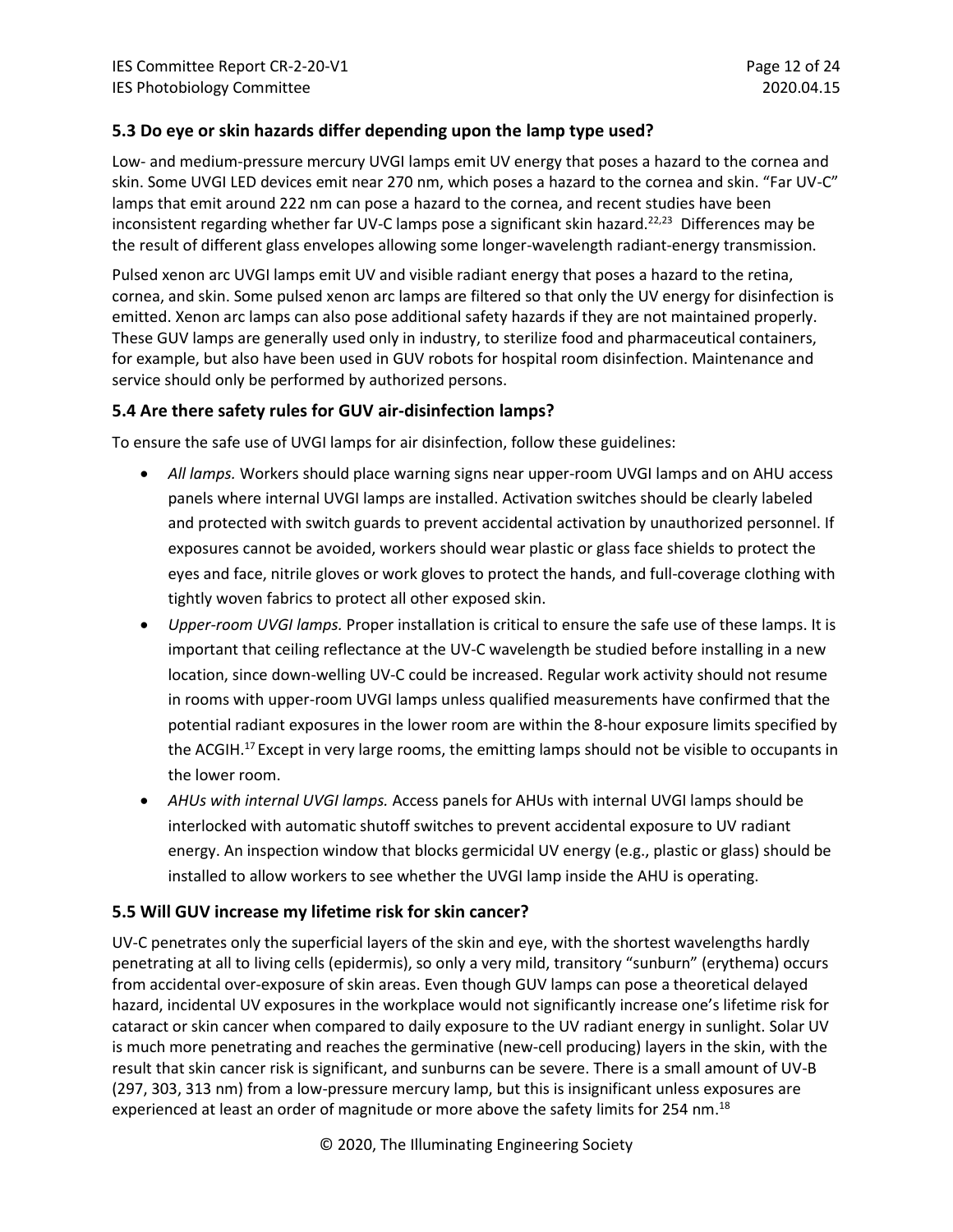# <span id="page-12-0"></span>**6.0 Lamp Technologies**

## <span id="page-12-1"></span>**6.1 What types of lamp sources are used for GUV?**

Lamp technologies include continuously emitting low- and medium-pressure mercury lamps, as well as pulsed xenon arc lamps. Studies have shown that these technologies—continuously emitting or pulsed—are comparably effective for disinfection. Pulsed sources may be more practical if rapid disinfection is required.<sup>21</sup> Light emitting diodes (LEDs) and krypton-chlorine excimer lamps, which emit in narrow bands in the germicidal range (UV-C), are emerging technologies.

# <span id="page-12-2"></span>**6.2 What is currently the most widely used lamp source of UV-C for GUV?**

The most practical method of generating germicidal radiant energy is by passage of an electric discharge through a rare gas (usually argon) at low pressures (on the order of 130 to 400 pascals, or 1 to 3 torr) containing mercury vapor enclosed in a special glass tube with no fluorescent coating that transmits short-wavelength UV. Hot-cathode germicidal lamps are identical in shape, electrical connection, operating power, and life to standard fluorescent lamps, both linear and compact types. Maintaining the transmission of the lamp over life is more difficult than for standard fluorescent lamps.

Cold-cathode germicidal lamps are also available in various sizes, usually for shorter, smaller diameter lamps. Their operating characteristics are similar to those of hot-cathode lamps, but their starting mechanisms are different

Approximately 45% of the input power from such a device is emitted at a mercury-discharge wavelength of 253.7 nm, in the middle of the UV-C band. The second major emission line is at 184.9 nm, but this emission is normally absorbed by the glass, since—if emitted through the glass, as it is with pure quartz—it would create ozone at levels far above the safety limit. Other mercury lines in the UV-B and UV-A regions are present at much lower emitted-power levels and not considered important in germicidal action; unfortunately, they can add to the safety concern.

### <span id="page-12-3"></span>**6.3 Are there higher-output UV-C lamps?**

Medium pressure mercury (Hg) lamps are also used, particularly in water purification. Such lamps resemble high pressure mercury lamps—i.e., are much more compact—and use a clear or doped quartz envelope, depending on application. While the efficiency of the 253.7-nm emission is significantly reduced and broadened due to reabsorption of the radiant energy, it is nevertheless an important source, as it can be operated at much higher power per unit length than low pressure mercury lamps.

Other sources, such as rare gas-halogen (e.g., krypton-chlorine, Kr-Cl) discharge, have been shown to produce significant emission in the far UV-C region (205 to 230 nm). The advantage of sources such as those emitting 207 nm or 222 nm, is that the deactivation rate of some bacteria and viruses appears to be relatively high, and the effect of the emission on human skin and eyes is much reduced compared to the 253.7-nm mercury emission.<sup>22</sup> However, depending on the glass envelope, small but significant levels of longer wavelengths may be of concern.<sup>23</sup> At this time, such sources have been developed in the research laboratory, but their presence in the marketplace is still very limited in comparison to that of mercury lamps, and there is little experience yet with any widespread use.

# <span id="page-12-4"></span>**6.4 Are there UV-C emitting LEDs available?**

There are reports of companies developing LEDs that emit in the longer-wavelength UV-C region, generally at 265 to 270 nm. As yet, complete upper-air systems are not on the market, but with the focus of the SARS-CoV-2 novel coronavirus pandemic upon us, these may become a reality in the future.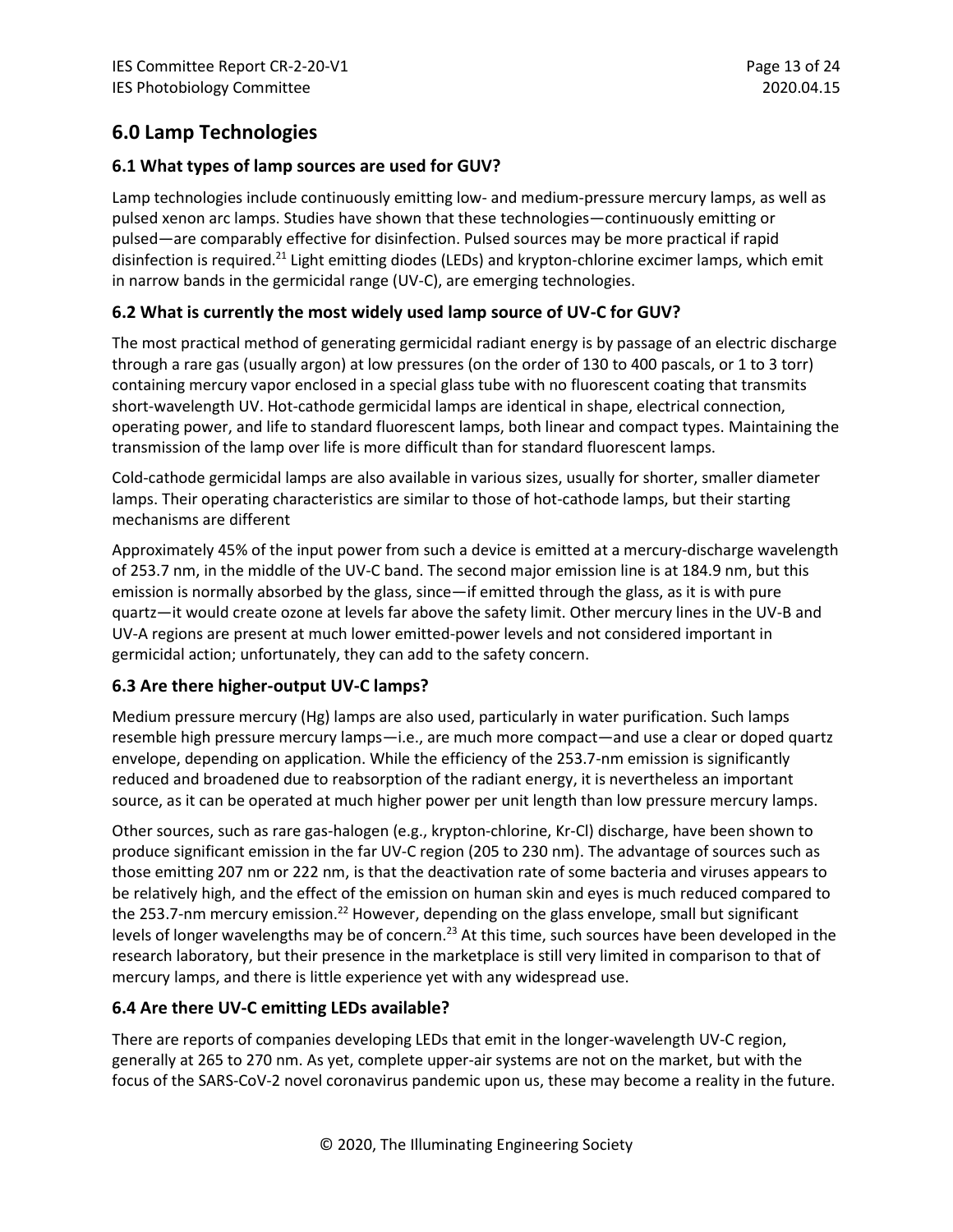# <span id="page-13-0"></span>**7.0 GUV Applications**

# <span id="page-13-1"></span>**7.1 How much UV "light" is required, and how long does the process take, to disinfect a volume of air or a surface?**

There are very sophisticated programs to calculate the lamp sizes and in-air dose requirements in terms of energy required for space and radiant fluence (joules per square meter, J/m<sup>2</sup>) across a cross-section of a UV-C beam, but there is a much simpler evidence-based dose that has been developed over many years for TB control, typically specified as about 17 mW of 254-nm lamp-emission radiant power per cubic meter (m<sup>3</sup>) of space to disinfect air.<sup>13</sup> Although this sounds too simplistic to be true, since air in any room is always moving and mixing, one can correctly assume that all air will be treated—the better the air mixing, the sooner this will happen. Studies at the Harvard School of Public Health<sup>13,14</sup> and elsewhere show log units of reduction equivalent to 24 ACH to achieve 80% reduction of transmission. Of course, 100% reduction is not possible, because of the multiple modes of transmission. To disinfect surfaces, this depends on the type of surface and its cleanliness; recommended exposures vary from 200 to 1,000 J/m<sup>2</sup> (20 to 100 mJ/cm<sup>2</sup>).<sup>24</sup>

# <span id="page-13-2"></span>**7.2 How can I measure the light to make sure I'm getting the appropriate amount to get effective disinfection?**

There are a number of dedicated meters available; however, a wide range of scale is normally required, e.g., a range from 0.1 to 100 microwatts per square centimeter ( $\mu$ W·cm<sup>-2</sup>).<sup>25</sup> Safety readings require the lower range, and efficacy requires a range up to at least 10 mW $\cdot$ cm $^{-2}$ . A common practice is to have two calibrated meters: one in reserve and for reference. The two instruments should be periodically compared. The user should retain the manufacturer's instructions, including a description of the meter, its safe use, and maintenance and calibration of it. Some healthcare facilities contract with a full, outside maintenance contractor that uses calibrated meters and correctly and safely replaces burned-out lamps. Some users retain a simple, less precise meter for staff to use, but the installer uses a professional meter. 26

# <span id="page-13-3"></span>**7.3 Can GUV lamps be safely installed in hospital tents?**

Press reports show installation of UV-C lamps in hospital tent ceilings (whole-room GUV) where all persons were fully protected by infection-control head and face coverings, gloves, and coveralls. This should have been safe if all complied with complete protective covering. Upper-air disinfection should not be ruled out if hospital tents are quite high and sufficient airspace above 2.1 m (7 ft) is available, but the special upper-air GUV fixtures would have to be very stable so as to not tip and thereby direct GUV downward into occupied spaces.

### <span id="page-13-4"></span>**7.4 Can less-louvered fixtures be used in very high-ceiling (high-bay) areas?**

Yes, with high-bay areas, high-ceiling warehouses, or high-ceiling marketplaces, a highly louvered UVGI fixture should not be required. Instead, much more efficient, properly installed open-lamp fixtures—wall mounted or suspended—are quite effective. (*Note:* This was common in industrial sites many decades ago.) The UV radiant energy is all directed upward, as shown in **Figure 7-1**. Low-velocity ceiling fans (not shown) ensure good vertical air movement.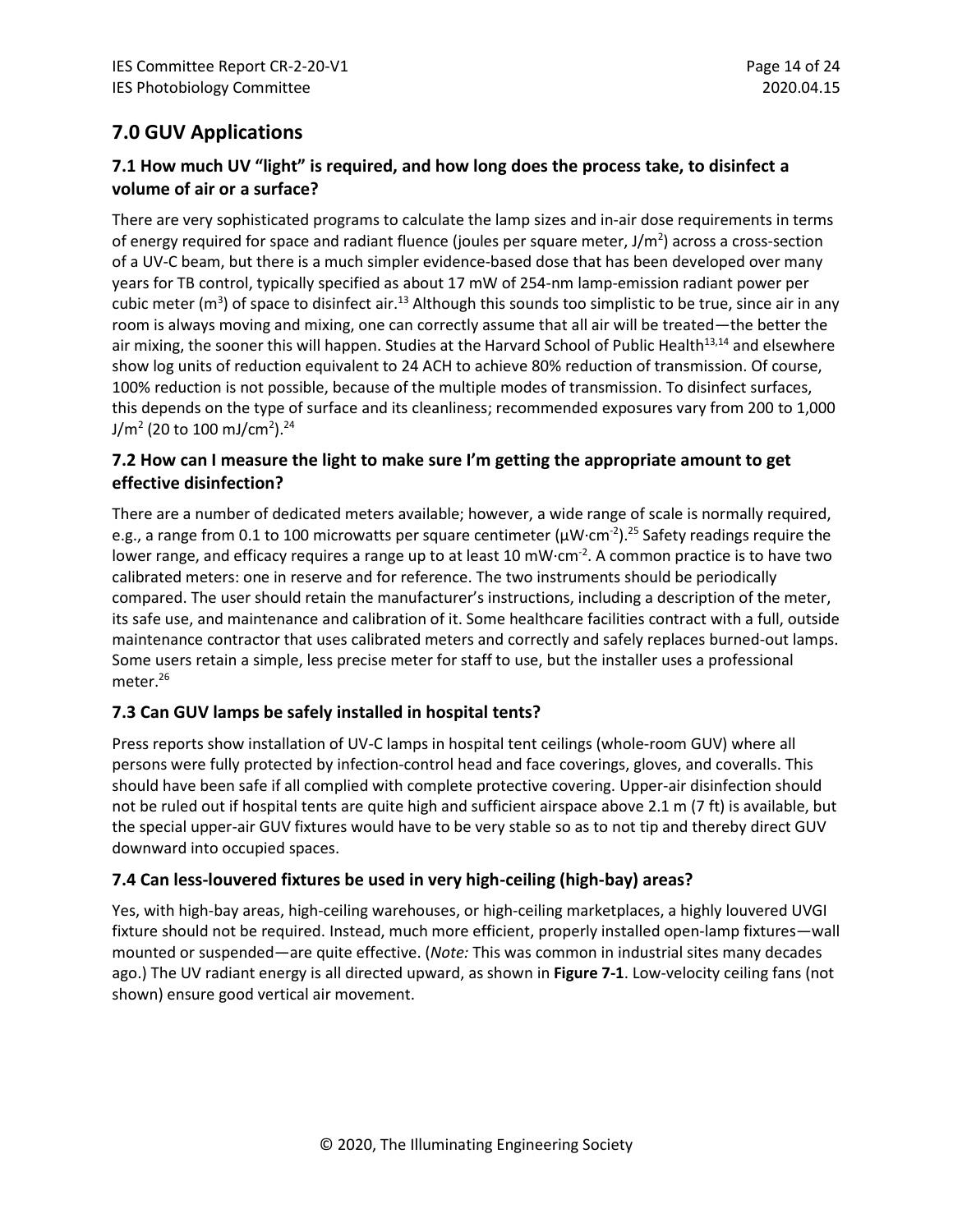

**Figure 7-1. Germicidal lamps for air disinfection in occupied rooms: (a) open unit used in rooms over 3 m (10 ft) in height; (b) louvered unit used where ceilings are lower than 3 m (10 ft). Dimensions: A, 6 m (20 ft); B, 3 m (10 ft); C, 2.1 m (7 ft); D, 3 m (10 ft).** (Source: *The Lighting Handbook*<sup>12</sup>)

## <span id="page-14-0"></span>**7.5 Are there standards that address testing of GUV lamps in air ducts?**

ASHRAE publishes two method of test standards to evaluate UV equipment:

- *ASHRAE Standard 185.2-2014, Method of Testing Ultraviolet Lamps for Use in HVAC&R Units or Air Ducts to Inactivate Microorganisms on Irradiated Surfaces*<sup>27</sup>
- *ASHRAE Standard 185.1-2015, Method of Testing UV-C Lights for Use in Air-Handling Units or Air Ducts to Inactivate Airborne Microorganisms*<sup>28</sup>

# <span id="page-14-1"></span>**7.6 Can GUV be used in the home?**

As described in **Section 4.3**, handheld, compact GUV products (see **Figure 4-1**) are sold but are considered a serious safety concern in a general household environment, where children, pets, or careless adults can easily be overexposed. These products are typically less than 10 watts, with open and exposed mercury lamps. They may come with a safety timer; a person places the open lamp on a table or in a convenient location, sets the timer for several minutes to an hour, and is given a 10-second delay to quickly exit the room and close the door.

### <span id="page-14-2"></span>**7.7 Does UV degrade paints and other wall materials, or hurt plants?**

UV rays in general will degrade paint, yellow plastics, and destroy air filters based on their composition (thus, UV-C irradiation of respirators for reuse should be only be a last resort in a pandemic). Furthermore, shorter-wavelength UV photons have higher energy potential than longer-wavelength UV photons, and may have an accelerated aging effect on materials and paints. UV-C may damage plants; therefore, hanging plants should not be placed in the disinfection zone in upper-room applications or in whole-room UV-C applications.

### <span id="page-14-3"></span>**7.8 How effective are UV robots for surface disinfection?**

Hospitals and healthcare facilities have rooms that can be closed off to individuals for a length of time. So-called "UV-C robots" have been used to move around a room to disinfect surfaces with UV-C in all directions. The UV-C radiant energy is normally emitted by long, vertical mercury lamps or pulsed xenon lamps. It is a challenge to estimate dose, but very intense emission can cover much of the room in a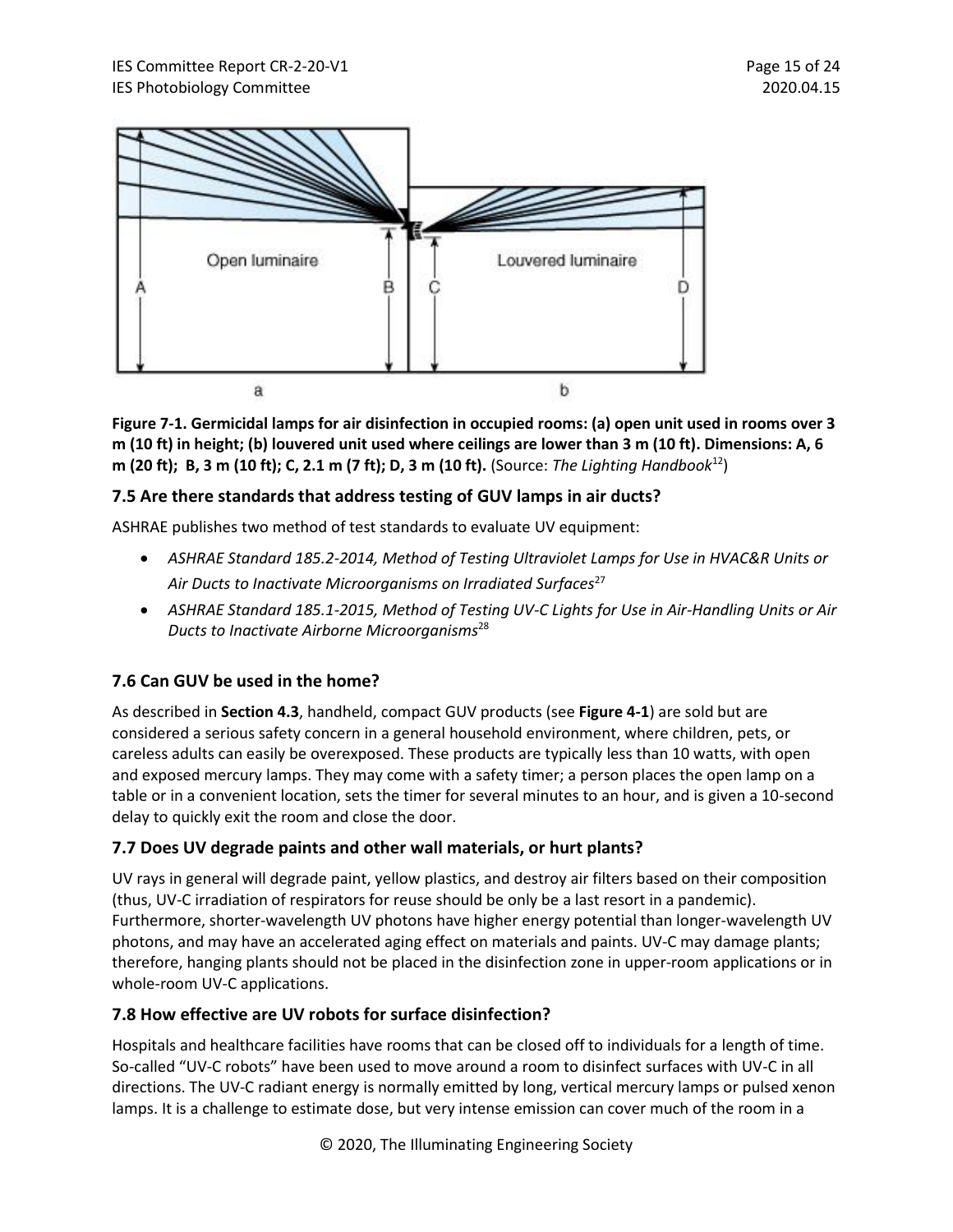relatively short time. Further, by moving autonomously around the unoccupied work space it can expose surfaces that would not be easily reached by fixed GUV lamp installations. If good air movement is present, most air will be disinfected as well, and the dose requirements noted in the answer to the previous question could be applied. Surfaces with thick buildup of residues may pre-absorb the UV-C photons before they reach the active virus or bacterium. As with all GUV systems, they should be considered as an effective adjunct to standard infection control cleaning guidance. These mobile units should be used after terminal cleaning of patient rooms and bathrooms.<sup>25,29</sup>

### <span id="page-15-0"></span>**7.9 What do upper-room GUV systems cost?**

A summary of cost considerations is available from the End TB Transmission Initiative.<sup>26</sup>

### <span id="page-15-1"></span>**7.10 What is the most appropriate GUV system for my application and environment?**

Refer to the tables in **Section 9**.

# <span id="page-15-2"></span>**8.0 Additional Information**

Additional information on photobiological safety is available from IES.<sup>12,30</sup> A recorded webinar, "Introduction to Ultraviolet and Visible Radiation Disinfection," is available here: [https://www.ies.org/standards/committee-reports/.](https://www.ies.org/standards/committee-reports/) If you have additional questions on UVGI, please send an email to [iuva@ies.org.](mailto:iuva@ies.org)

In addition to these resources from IES and those in the References section (end of document), there are a number of scientific research papers relating to GUV, for those interested in studying the subject in much greater detail. 31,32,33,34,35,36,37

# <span id="page-15-3"></span>**9.0 Summary**

In summary, germicidal ultraviolet (GUV) applications can be used to reduce the spread of airborne infectious diseases such as tuberculosis, influenza virus, measles, SARS, and, presumably, SARS-CoV-2 (responsible for COVID-19).

*Airborne transmission:*

- Primary applications for reducing transmission would include upper-room GUV (254 nm) systems, which are well known. (See **Tables 9-1a** and **9-1b**.) This environmental control can supplement ventilation (natural, mechanical, or hybrid systems).
- Secondary application for airborne transmission in recirculated air would be to use GUV (254 nm) systems in the air handling unit of an existing HVAC system. (See **Tables 9-2a** and **9-2b**.)
- A third method would be to use a high-quality room air cleaner with GUV; however, this should only considered if room geometry will prohibit upper-room GUV. (See **Tables 9-3a** and **9-3b**.)
- A fourth method, for consideration in a pandemic only, would be to suspend an open fixture in a space at a height greater than 12 meters. This would cover both air and surface but would require personal protection of patients and health workers. (See **Tables 9-4a** and **9-4b**.)

*Surface-borne transmission:*

• The primary approach for surface cleaning would be the use of autonomous mobile GUV devices ("robots") in unoccupied spaces in conjunction with manual cleaning of patient rooms. (See **Tables 9-5a** and **9-5b**.)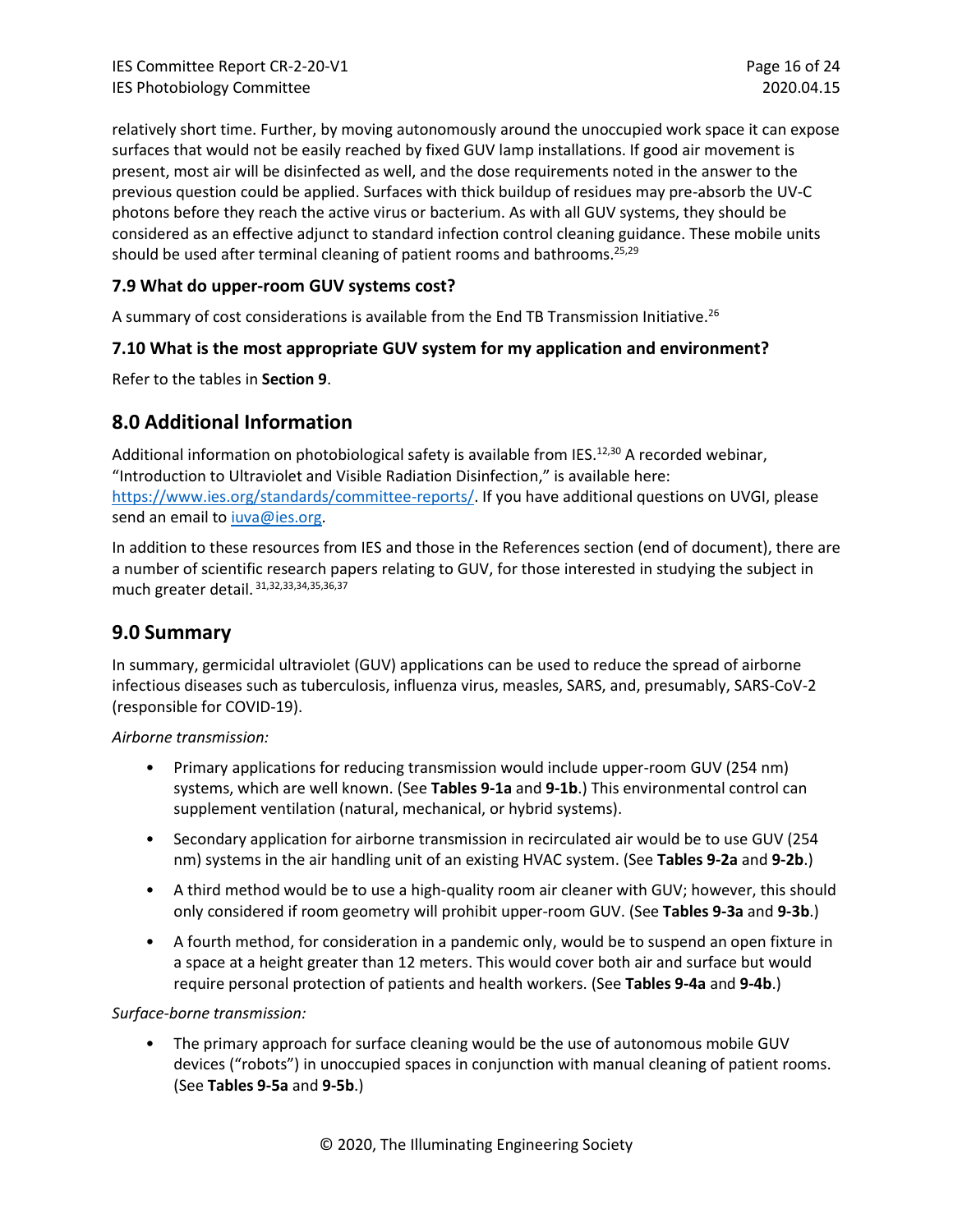- A secondary approach would be the use of upper-room wall mounted fixtures that have an upward component for air as well as a downward component, with the lamp controlled by an occupancy sensor.
- A primary approach for in-duct cleaning is to use cooling coils to reduce the growth of mold. (See **Tables 9-6a** and **9-6b**.)

#### *Emerging GUV LEDs:*

• GUV LEDs are being tested for both upper air disinfection and for some surface disinfection. This is a promising area of research and should be considered as further data becomes known. (See Tables **9-7a** and **9-7b**.) Where validated, it could be used for targeted surface disinfection.

### **Table 9-1a. Summary of Mercury Upper-Room UVGI Air Disinfection Systems, Louvered and Open**

| <b>Device</b>          | <b>Airborne</b> | Surface-<br><b>Borne</b> | Air or<br><b>Surface</b> | <b>Evidence</b><br><b>Based</b> | <b>Experimental</b> | <b>Use</b><br>during<br><b>Pandemic</b> | <b>Use</b><br><b>Any Time</b> |
|------------------------|-----------------|--------------------------|--------------------------|---------------------------------|---------------------|-----------------------------------------|-------------------------------|
| <b>Mercury Systems</b> | *****           | $\overline{\phantom{0}}$ |                          | *****                           |                     |                                         |                               |
| UV LED Systems         | $\ast$          | $\overline{\phantom{0}}$ |                          | $\overline{\phantom{0}}$        | ****                | When<br>available                       | When<br>available             |

*Note:* Asterisks (\*) rate the primary benefit; a greater number indicates a stronger recommendation.

### **Table 9-1b. Advantages and Disadvantages**

| <b>Advantages</b>                                                                                                                                                                                                                                                                                       | <b>Disadvantages</b>                                                                                                                                                                                    |
|---------------------------------------------------------------------------------------------------------------------------------------------------------------------------------------------------------------------------------------------------------------------------------------------------------|---------------------------------------------------------------------------------------------------------------------------------------------------------------------------------------------------------|
| • Suitable for all climates and ventilation conditions                                                                                                                                                                                                                                                  | • Can be expensive to install and maintain                                                                                                                                                              |
| • Achieves high levels of equivalent air changes/hour<br>(equivalent ACH)<br>• A built-in solution for room air disinfection<br>• Disinfects large volumes of room air when combined<br>with forms of mechanical ventilation, natural                                                                   | • Potential occupational exposure from poor<br>installation or human error<br>• Not widely available on a global basis<br>• Requires expertise to design, commission, install,<br>operate, and maintain |
| ventilation, or hybrid types to mix the air; may have a<br>secondary benefit for surface decontamination<br>• 70+ years of evidence-based experience; can be<br>safely deployed and effectively used with proper<br>installation, commissioning, operation, maintenance,<br>and facility staff training | • Limited global maintenance companies<br>• Requires a minimum room height of 2.4 m (8 ft)<br>• Possible material degradation                                                                           |
| • Used extensively to mitigate the airborne spread of<br>tuberculosis                                                                                                                                                                                                                                   |                                                                                                                                                                                                         |
| • Comes in a variety of open and louvered fixtures for<br>different room geometries                                                                                                                                                                                                                     |                                                                                                                                                                                                         |
| • Recommendations and guidelines available                                                                                                                                                                                                                                                              |                                                                                                                                                                                                         |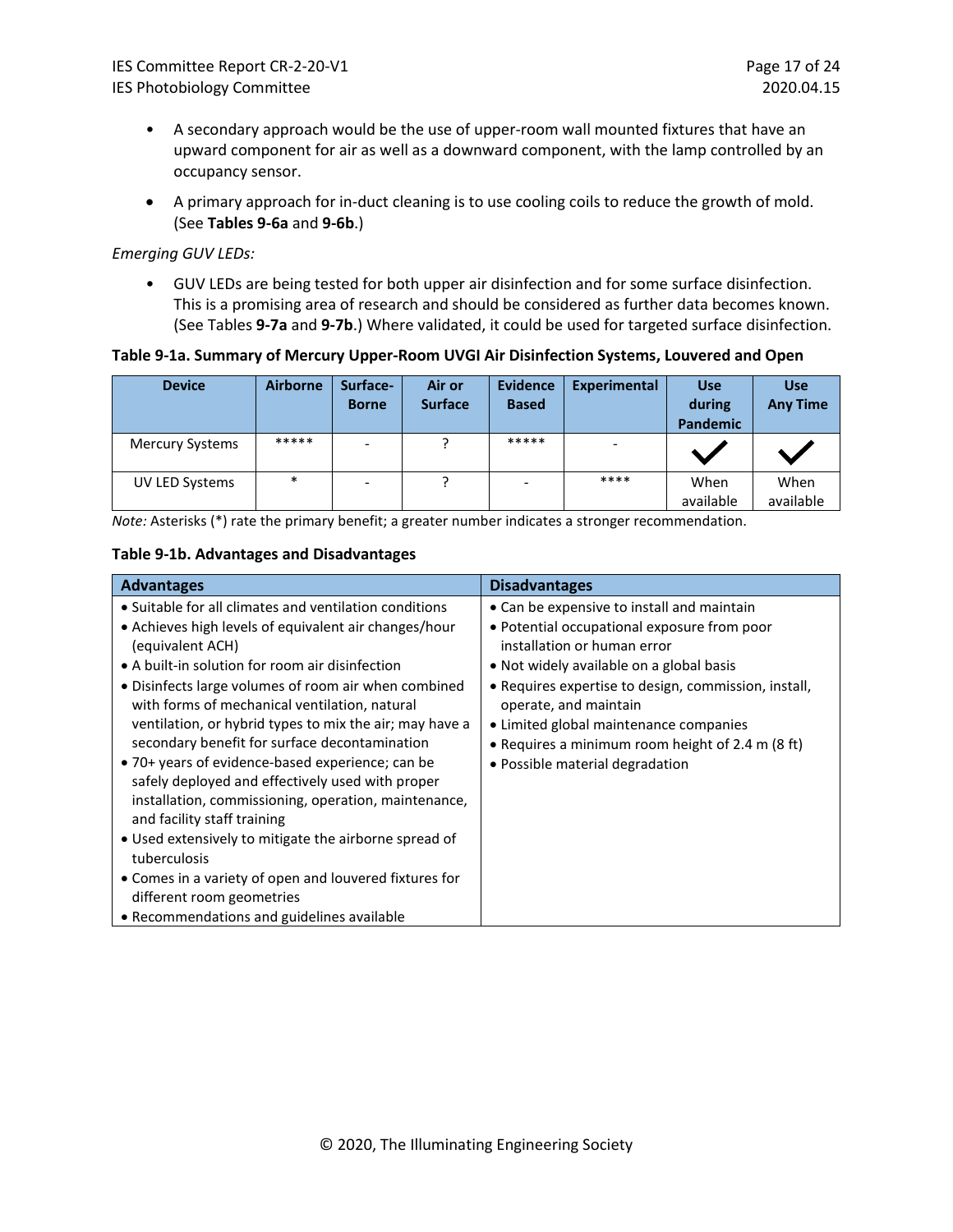| Table 9-2a. Summary of UVGI HVAC Air and Surface Disinfection Systems |  |
|-----------------------------------------------------------------------|--|
|-----------------------------------------------------------------------|--|

| <b>Device</b>        | <b>Airborne</b>          | Surface-<br><b>Borne</b> | Air or<br><b>Surface</b> | <b>Evidence</b><br><b>Based</b> | <b>Experimental</b> | <b>Use</b><br>during<br><b>Pandemic</b> | <b>Use</b><br>Any<br><b>Time</b> |
|----------------------|--------------------------|--------------------------|--------------------------|---------------------------------|---------------------|-----------------------------------------|----------------------------------|
| In-Duct UV (Bare     | $\overline{\phantom{a}}$ | $\overline{\phantom{a}}$ | *****                    | ****                            |                     |                                         |                                  |
| <b>Mercury Lamps</b> |                          |                          |                          |                                 |                     |                                         |                                  |
| Enclosed In-Duct in  |                          |                          |                          |                                 |                     |                                         |                                  |
| Air-Handling Units)  |                          |                          |                          |                                 |                     |                                         |                                  |

*Note:* Asterisks (\*) rate the primary benefit; a greater number indicates a stronger recommendation.

#### **Table 9-2b. Advantages and Disadvantages**

| <b>Advantages</b>                            | <b>Disadvantages</b>                                    |
|----------------------------------------------|---------------------------------------------------------|
| • Suitable for all climates                  | • Potential occupational exposure                       |
| • Enclosed system                            | • Expensive to install and maintain in resource-limited |
| • Treats recirculated air                    | settings                                                |
| • Treats cooling coils to keep clean of mold | • Degrading filter media                                |
|                                              | • Possible material degradation                         |
|                                              |                                                         |

### **Table 9-3a. Summary of Other UV-Plus-Filter (Enclosed) Room-Air Disinfection Systems**

| <b>Device</b>     | <b>Airborne</b> | Surface-<br><b>Borne</b> | Air or<br><b>Surface</b> | <b>Evidence</b><br><b>Based</b> | <b>Experimental</b> | <b>Use</b><br>during<br>Pandemic | Use<br>Any<br><b>Time</b> |
|-------------------|-----------------|--------------------------|--------------------------|---------------------------------|---------------------|----------------------------------|---------------------------|
| Room Air Cleaners | ***             | $\overline{\phantom{0}}$ | -                        | $\ast$                          | -                   |                                  |                           |

*Note:* Asterisks (\*) rate the primary benefit; a greater number indicates a stronger recommendation.

### **Table 9-3b. Advantages and Disadvantages**

| Advantages                  | <b>Disadvantages</b>                                      |
|-----------------------------|-----------------------------------------------------------|
| • Suitable for all climates | • Quality can vary widely                                 |
| • Enclosed unit             | • Can require costly filter media (if HEPA system is use) |
| $\bullet$ Portable          | • Possible material degradation                           |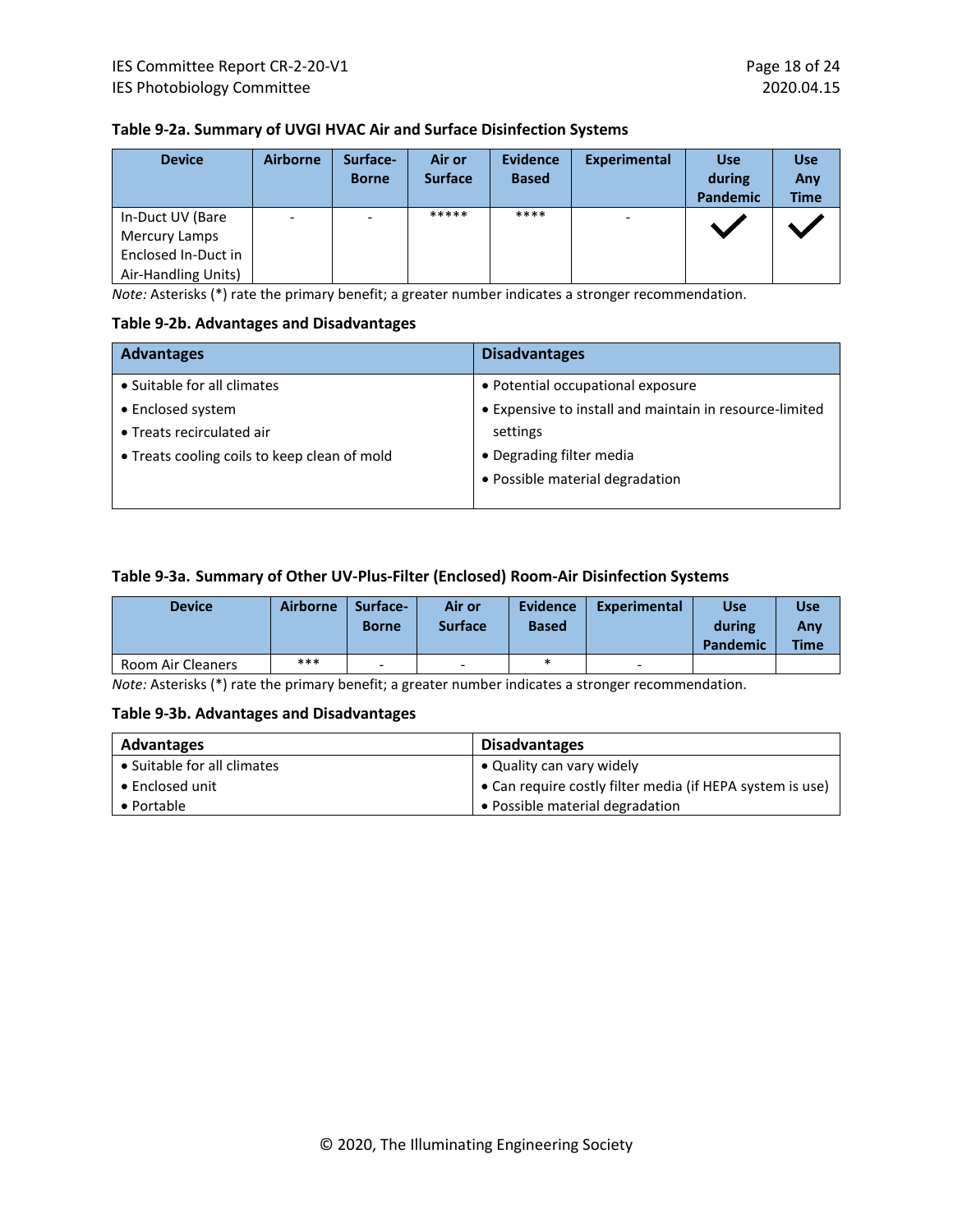## **Table 9-4a. Summary of UVGI Whole-Room Bare-Lamp Disinfection Systems (Requires PPE for Patients and Health Workers)**

| <b>Device</b>                                              | <b>Airborne</b> | Surface-<br><b>Borne</b> | Air or<br><b>Surface</b> | <b>Evidence</b><br><b>Based</b> | Experimental | <b>Use</b><br>during<br><b>Pandemic</b> | <b>Use</b><br>Any<br><b>Time</b> |
|------------------------------------------------------------|-----------------|--------------------------|--------------------------|---------------------------------|--------------|-----------------------------------------|----------------------------------|
| <b>Mercury Systems</b><br>Suspended from the<br>Upper Room | ***             | ۰.                       | ***                      | $\overline{\phantom{a}}$        |              |                                         |                                  |

*Note:* Asterisks (\*) rate the primary benefit; a greater number indicates a stronger recommendation.

### **Table 9-4b. Advantages and Disadvantages**

| <b>Advantages</b>                                      | <b>Disadvantages</b>                          |
|--------------------------------------------------------|-----------------------------------------------|
| • Suitable for pandemic conditions for air and surface | • Requires patient and health workers to wear |
| • Bare lamps; only need minimal electrical connection  | personal protection for eyes and skin         |
| • Relatively inexpensive for wide-area surface and air | • Possible material degradation               |
| disinfection                                           |                                               |

### **Table 9-5a. Summary of Mobile UVGI Whole-Room Bare-Lamp Surface Disinfection Systems (Room Unoccupied)**

| <b>Device</b>                                       | <b>Airborne</b> | Surface-<br><b>Borne</b> | Air or<br><b>Surface</b> | <b>Evidence</b><br><b>Based</b> | Experimental             | <b>Use</b><br>during<br>Pandemic | <b>Use</b><br>Any<br><b>Time</b> |
|-----------------------------------------------------|-----------------|--------------------------|--------------------------|---------------------------------|--------------------------|----------------------------------|----------------------------------|
| Mercury Mobile or<br>Robot Systems; Pulsed<br>Xenon |                 | *****                    | $\overline{\phantom{0}}$ | ***                             | $\overline{\phantom{a}}$ |                                  |                                  |

*Note:* Asterisks (\*) rate the primary benefit; a greater number indicates a stronger recommendation.

### **Table 9-5b. Advantages and Disadvantages**

| <b>Advantages</b>                                      | <b>Disadvantages</b>            |
|--------------------------------------------------------|---------------------------------|
| • Suitable for all climates and ventilation conditions | • Very expensive                |
| • Achieves high levels of surface decontamination and  | • Requires staff training       |
| be used to enhance terminal cleaning of patient        | • No method to benchmark output |
| rooms upon discharge                                   | • Possible material degradation |
| • Can be deployed throughout a facility for targeted   |                                 |
| disinfection                                           |                                 |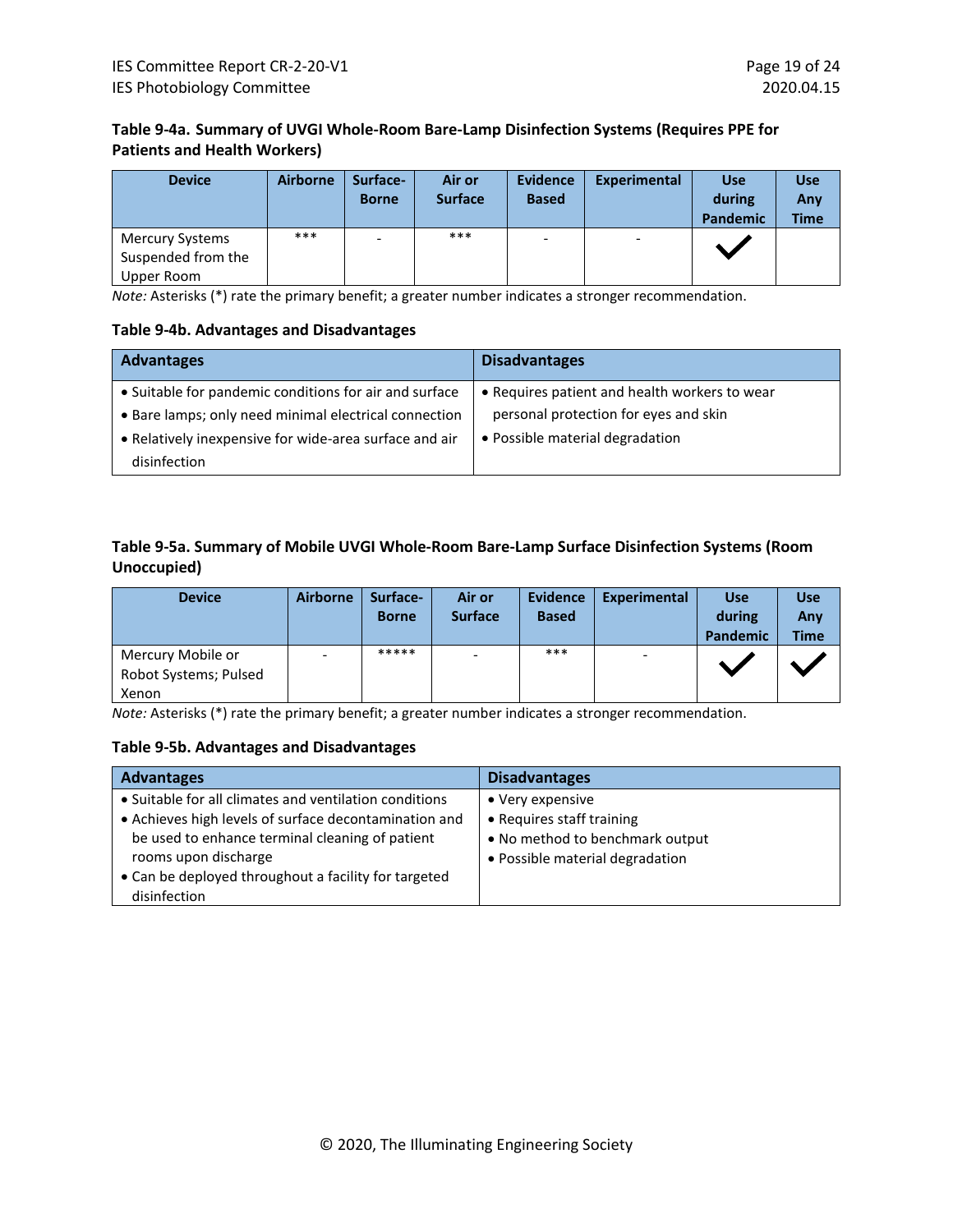### **Table 9-6a. Summary of UVGI HVAC Surface Disinfection Systems**

| <b>Device</b>                                                                                       | <b>Airborne</b>          | Surface-<br><b>Borne</b> | Air or<br><b>Surface</b> | <b>Evidence</b><br><b>Based</b> | <b>Experimental</b> | <b>Use</b><br>during<br><b>Pandemic</b> | <b>Use</b><br>Any<br><b>Time</b> |
|-----------------------------------------------------------------------------------------------------|--------------------------|--------------------------|--------------------------|---------------------------------|---------------------|-----------------------------------------|----------------------------------|
| In AHU by Coil or<br>Filter (less UV<br>energy required<br>than for air<br>disinfection<br>systems) | $\overline{\phantom{a}}$ | ****                     | $\overline{\phantom{a}}$ | ****                            |                     |                                         |                                  |

*Note:* Asterisks (\*) rate the primary benefit; a greater number indicates a stronger recommendation.

### **Table 9-6b. Advantages and Disadvantages**

| <b>Advantages</b>                                     | <b>Disadvantages</b>                                    |
|-------------------------------------------------------|---------------------------------------------------------|
| • Suitable for all climates                           | • Potential occupational exposure                       |
| • Enclosed system                                     | • Expensive to install and maintain in resource-limited |
| • Treats recirculated air                             | settings                                                |
| • Treats cooling coils to keep them clean of mold and | • Can degrade filter media (required to be UV safe)     |
| biofilm                                               | • Possible material degradation                         |
| • Coil fins made of aluminum enhance UV distribution  |                                                         |

### **Table 9-7a. Summary of UVGI LED Disinfection Systems**

| <b>Device</b>             | <b>Airborne</b>          | Surface-<br><b>Borne</b> | Air or<br><b>Surface</b> | <b>Evidence</b><br><b>Based</b> | Experimental | <b>Use</b><br>during<br>Pandemic | <b>Use</b><br>Any<br><b>Time</b> |
|---------------------------|--------------------------|--------------------------|--------------------------|---------------------------------|--------------|----------------------------------|----------------------------------|
| UV LED, $220 -$<br>270 nm | $\overline{\phantom{0}}$ | ****                     | $\overline{\phantom{a}}$ | $\overline{\phantom{a}}$        | ****         |                                  |                                  |

*Note:* Asterisks (\*) rate the primary benefit; a greater number indicates a stronger recommendation.

### **Table 9-7b. Advantages and Disadvantages**

| <b>Advantages</b>                                     | <b>Disadvantages</b>                                  |
|-------------------------------------------------------|-------------------------------------------------------|
| • Suitable to all climates                            | $\bullet$ Expensive                                   |
| • Small sources, lending to compact, targeted         | • Output for large-scale disinfection is limited      |
| decontamination of high-touch areas                   | • Gap in data on effectiveness at various wavelengths |
| • Can be built-in and controlled by occupancy sensors | • Significant risk of injury if in consumer products  |
| • Low power requirements                              | • Possible material degradation                       |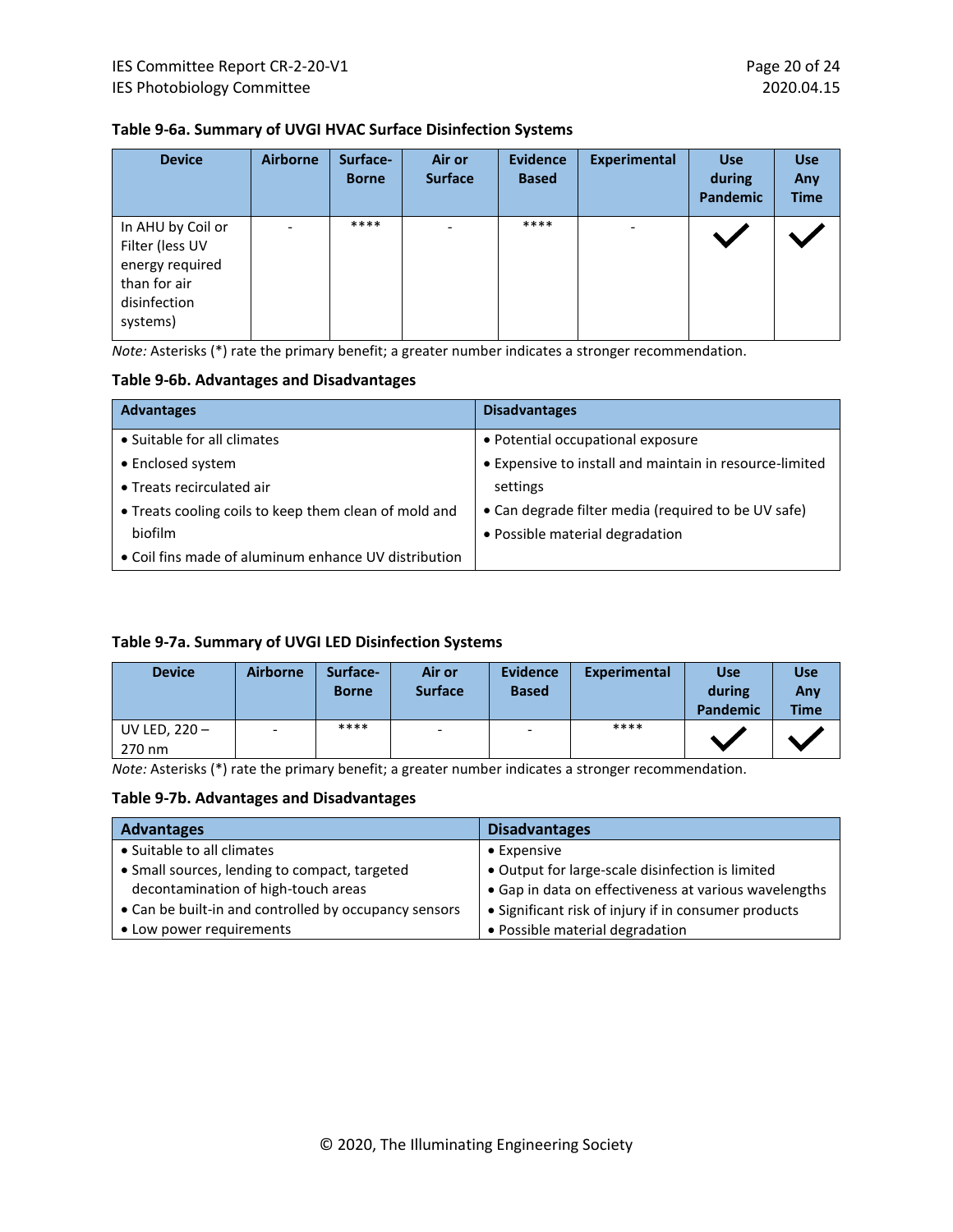# <span id="page-20-0"></span>**ACKNOWLEDGEMENTS**

**This Committee Report was prepared by the UV Task Group of the IES Photobiology Committee.**

| <b>GUV Task Group:</b>             |               |                  |
|------------------------------------|---------------|------------------|
| David H. Sliney, Chair             |               |                  |
| <b>Members:</b>                    |               |                  |
| R. S. Bergman                      | D. Saputa     | S. Wengraitis    |
| P.D. Forbes                        | R. L. Vincent |                  |
| <b>Guest contributors:</b>         |               |                  |
| P. Jensen                          | E. Nardell    |                  |
| K. P. Murphy                       | D. Steel      |                  |
| <b>IES Photobiology Committee:</b> |               |                  |
| David H. Sliney, Chair             |               |                  |
| <b>Members:</b>                    |               |                  |
| R. S. Bergman                      | A. Jackson    | D. Saputa        |
| G. C. Brainard                     | T. L. Lyon    | J. B. Sheehy     |
| J. Bullough                        | S. L. Mintz   | R. L. Vincent    |
| J. C. Dowdy                        | J. B. O'Hagan | S. Wengraitis    |
| P.D. Forbes                        | T. H. Pocock  | E. M. Yandek     |
| <b>Advisory Members:</b>           |               |                  |
| D. Burnett                         | J. E. Roberts | J. R. Urbanowski |
| A. L. Lewis                        | R. Soler      |                  |
| N. J. Miller                       | K. J. Stekr   |                  |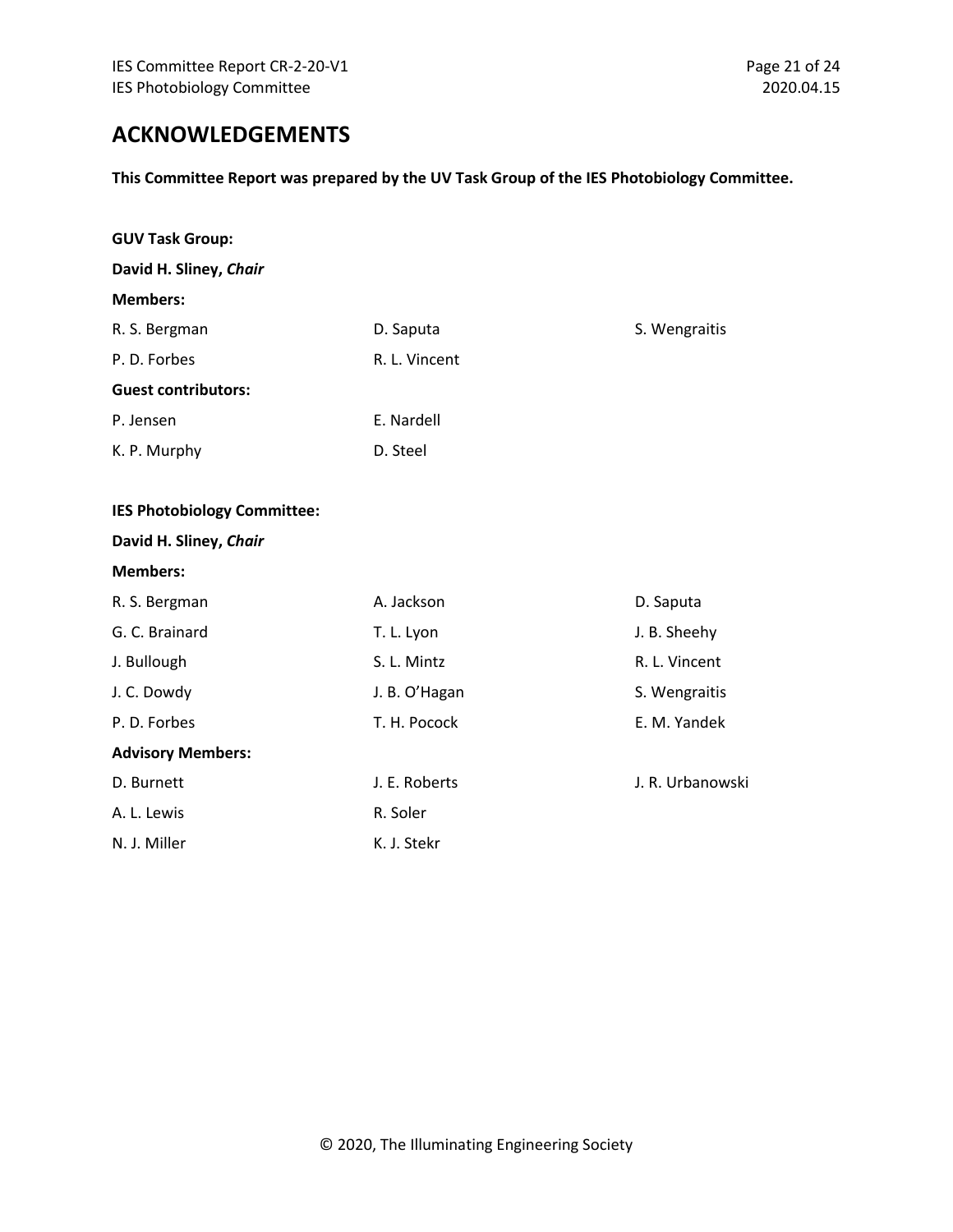# <span id="page-21-0"></span>**REFERENCES**

- <sup>1</sup> Downes A, Blunt TP. The influence of light upon the development of bacteria. Nature. 1877;16(402):218.
- <sup>2</sup> Downes A, Blunt TP. Researches on the effect of light upon bacteria and other organisms. Proc Royal Soc London. 1877;26:488-500.
- <sup>3</sup> Grant KC. Sterilization of polluted water by ultra-violet rays. Engineering News. 1910;64(275).
- <sup>4</sup> Wells WF, Wells MW, Wilder TS. Viability of *B. coli* exposed to ultra-violet radiation in air. Science. 1935;82:280-1.
- <sup>5</sup> Lytle CD, Sagripanti J-L. Predicted inactivation of viruses of relevance to biodefense by solar radiation. J Virol. 2005;79(22):14244-52.
- $6$  Wight W. Germ-killing robots fight drug-resistant pathogens at Army hospitals. 65<sup>th</sup> Medical Brigade Public Affairs Office. 24 Jul 2017. Online:
- [https://www.army.mil/article/191241/germ\\_killing\\_robots\\_fight\\_drug\\_resistant\\_pathogens\\_at\\_army\\_hospitals.](https://www.army.mil/article/191241/germ_killing_robots_fight_drug_resistant_pathogens_at_army_hospitals) (Accessed 2020 Feb 28).
- $^7$  Ackerman, E. Autonomous robots are helping kill coronavirus in hospital. IEEE Spectrum. 11 Mar 2020. Online:
- [https://spectrum.ieee.org/automaton/robotics/medical-robots/autonomous-robots-are-helping-kill-coronavirus](https://spectrum.ieee.org/automaton/robotics/medical-robots/autonomous-robots-are-helping-kill-coronavirus-in-hospitals)[in-hospitals.](https://spectrum.ieee.org/automaton/robotics/medical-robots/autonomous-robots-are-helping-kill-coronavirus-in-hospitals) (Accessed 2020 Mar 16).
- <sup>8</sup> Lee T, Jordan NN, Sanchez JL, Gaydos JC. Selected nonvaccine interventions to prevent infectious acute respiratory disease. Am J Prev Med. 2005;28(3):305-16.
- <sup>9</sup> Sehulster L, Chinn RYW. Guidelines for environmental infection control in healthcare facilities -Recommendations of the Centers for Disease Control and the Healthcare Infection Control Practices Advisory Committee (HICPAC). 2003;52(RR10):1-42.
- <sup>10</sup> Jensen PA, Lambert LA, Lademarco MF, Ridzon R. 2005. Guidelines for preventing the transmission of *Mycobacterium tuberculosis* in health-care settings, 2005. Morbid Mortal Weekly Rep. 2005;54(RR17):1-141.
- <sup>11</sup> Centers for Disease Control and Prevention; and National Institute for Occupational Safety and Health. Environmental Control for Tuberculosis: Basic Upper-Room Ultraviolet Germicidal Irradiation Guidelines for Healthcare Settings. Washington, DC: Department of Health and Human Services; 2009.
- <sup>12</sup> DiLaura D, Houser K, Mistrick R, Steffy S (editors). The Lighting Handbook,  $10^{th}$  ed. New York: Illuminating Engineering Society; 2011.
- <sup>13</sup> Mphaphlele M, Dharmadhikari AS, Jensen PA, Rudnick SN, van Reenen TH, Pagano MA, Leuschner W, Sears TA, Milonova SP, van der Walt M, et al. Institutional tuberculosis transmission. Controlled trial of upper room ultraviolet air disinfection: A basis for new dosing guidelines. Amer J Respir Crit Care Med. 2015;192(4):477-84.
- <sup>14</sup> Miller SL. Upper room germicidal ultraviolet systems for air disinfection are ready for wide implementation (editorial). Am J Respir Crit Care Med. 2015;192(4):407-9.
- <sup>15</sup> Lindsley WG, Martin SB, Thewlis RE, Sarkisian K, Nwoko JO, Mead KR, Noti JD. Effects of ultraviolet germicidal irradiation (UVGI) on N95 respirator filtration performance and structural integrity. J Occup Environ Hygiene. 2015;12(8):509-17.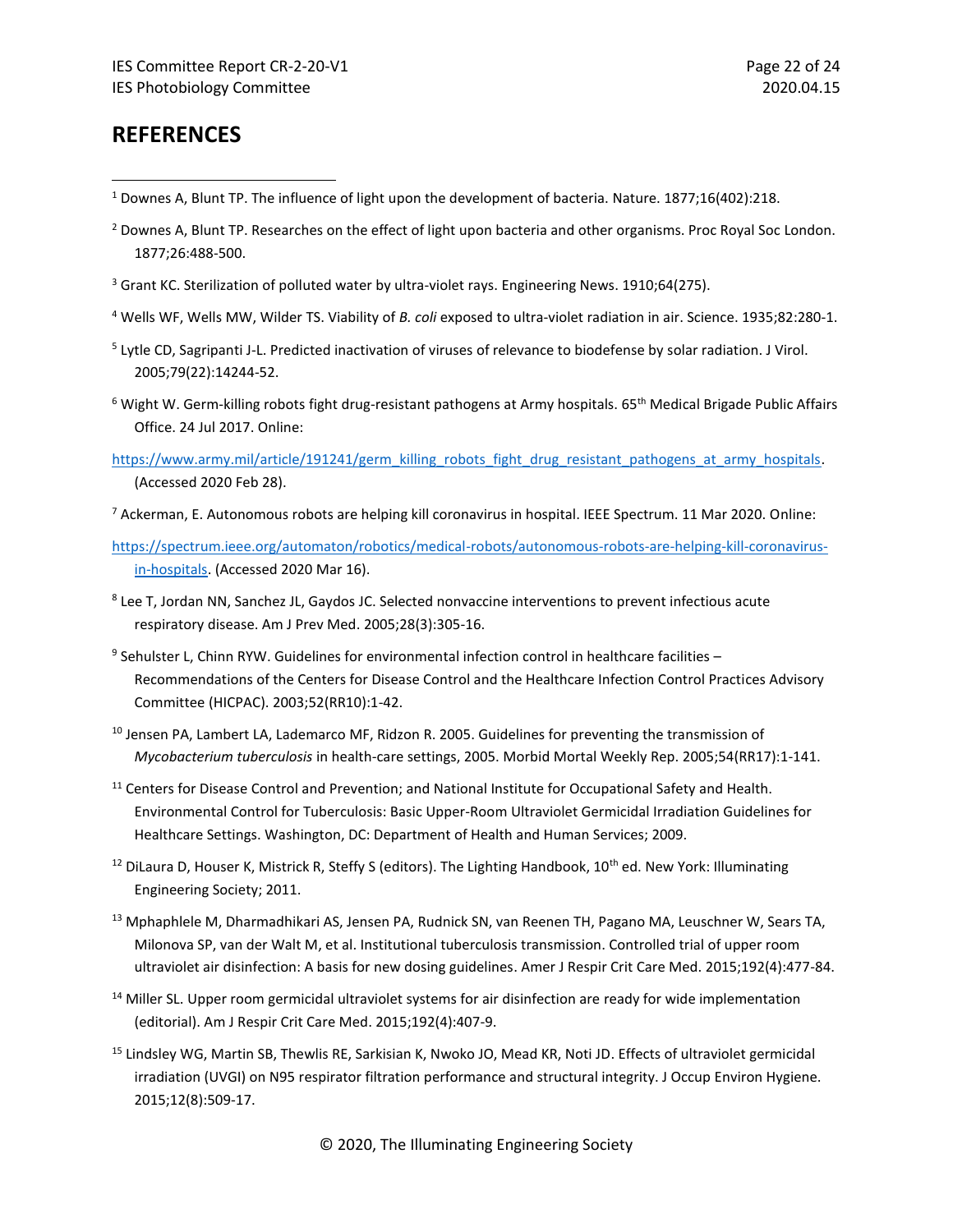- <sup>16</sup> U.S. Food and Drug Administration. Enforcement Policy for Sterilizers, Disinfectant Devices, and Air Purifiers during the Coronavirus Disease 2019 (COVID-19) Public Health Emergency – Guidance for industry and Food and Drug Administration staff. Washington, DC: FDA; 2020 Mar.
- <sup>17</sup> American Conference of Governmental Industrial Hygienists. 2020 Threshold Limit Values and Biological Exposure Indices. Cincinnati: ACGIH; 2020.
- <sup>18</sup> International Commission on Illumination (CIE). CIE 187:2010, UV-C Photocarcinogenesis Risks from Germicidal Lamps. Vienna: CIE; 2010.
- $19$  Sliney D. Balancing the risk of eye irritation from UV-C with infection from bioaerosols. Photochem Photobiol. 2013;89(4):770-6. [Erratum in: Photochem Photobiol. 2013 Jul-Aug; 89(4):770].
- <sup>20</sup> Sensakovic JW, Smith LG. Nosocomial ultraviolet keratoconjunctivitis. Infect Control. 1982;3:475-6.
- <sup>21</sup> Wang T, MacGregor SJ, Anderson JG, Woolsey GA. Pulsed ultra-violet inactivation spectrum of Escherichia coli. Water Res. 2005;39(13):2921-5.
- <sup>22</sup> Buonanno M, Ponnaiya B, Welch D, Stanislauskas M, Randers-Pehrson G, Smilenov L, Lowy FD, Owens DM, Brenner DJ. Radiation Res. Germicidal efficacy and mammalian skin safety of 222 nm light. 2017;187:493-501.
- <sup>23</sup> Woods JA, Evans A, Forbes PD, Coates PJ, Gardner J, Valentine RM, Ibbotson SH, Ferguson J, Fricker C, Moseley H. The effect of 222-nm phototesting on healthy volunteer skin: A pilot study. Photodermatol Photoimmunol Photomed. 2015;31:159-66.
- <sup>24</sup> Jelden KC, Gibbs SG, Smith PW, Schwedhelm MM, Iwen PC, Beam EL, Hayes AK, Mar4on N, Kratochvil CJ, Boulter KC, et al. Nebraska Biocontainment Unit patient discharge and environmental decontamination after Ebola care. Amer J Infect Control. 2015;43(3):203-5.
- <sup>25</sup> Reed NG, Wengraitis S, Sliney DH. Intercomparison of instruments used for safety and performance measurements of ultraviolet germicidal irradiation lamps. J Occup Environ Hyg. 2009;6(5):289-97.
- <sup>26</sup> End TB Transmission Initiative. Maintenance of Upper-Room Germicidal Ultraviolet (GUV) Air Disinfection Systems for TB Emission Control. Copenhagen: United Nations Office for Project Services (UNOPS); 2020. Available online: [http://www.stoptb.org/wg/ett/.](http://www.stoptb.org/wg/ett/) (Accessed 2020 Apr 12).
- <sup>27</sup> ASHRAE. Standard 185.2-2014, Method of Testing Ultraviolet Lamps for Use in HVAC&R Units or Air Ducts to Inactivate Microorganisms on Irradiated Surfaces. Atlanta: ASHRAE; 2014.
- <sup>28</sup> ASHRAE. Standard 185.1-2015, Method of Testing UV-C Lights for Use in Air-Handling Units or Air Ducts to Inactivate Airborne Microorganisms. Atlanta: ASHRAE; 2015.
- <sup>29</sup> Anderson DJ, Chen LF, Weber DJ, Moehring RW, Lewis SS, Triplett PF, Blocker M, Bechererm P, Schwab JC, Knelson LP, et al. Enhanced terminal room disinfection and acquisition and infection caused by multidrugresistant organisms and Clostridium difficile (the Benefits of Enhanced Terminal Room Disinfection study): A cluster-randomised, multicentre, crossover study. Lancet. 2017;389(10071):805-14.
- <sup>30</sup> Illuminating Engineering Society. IES RP-27 series, Photobiological Safety of Lamp Systems. New York: IES; 2000, 2015, 2017.
- 31 Milonova MS, Brandston HM, Rudnick S, Ngai P, Simonson K, Rahman SF, Nardell E. A design for a more efficient, upper room germicidal ultraviolet air disinfection luminaire. Light Res Technol. 2017;0:1-12.

© 2020, The Illuminating Engineering Society